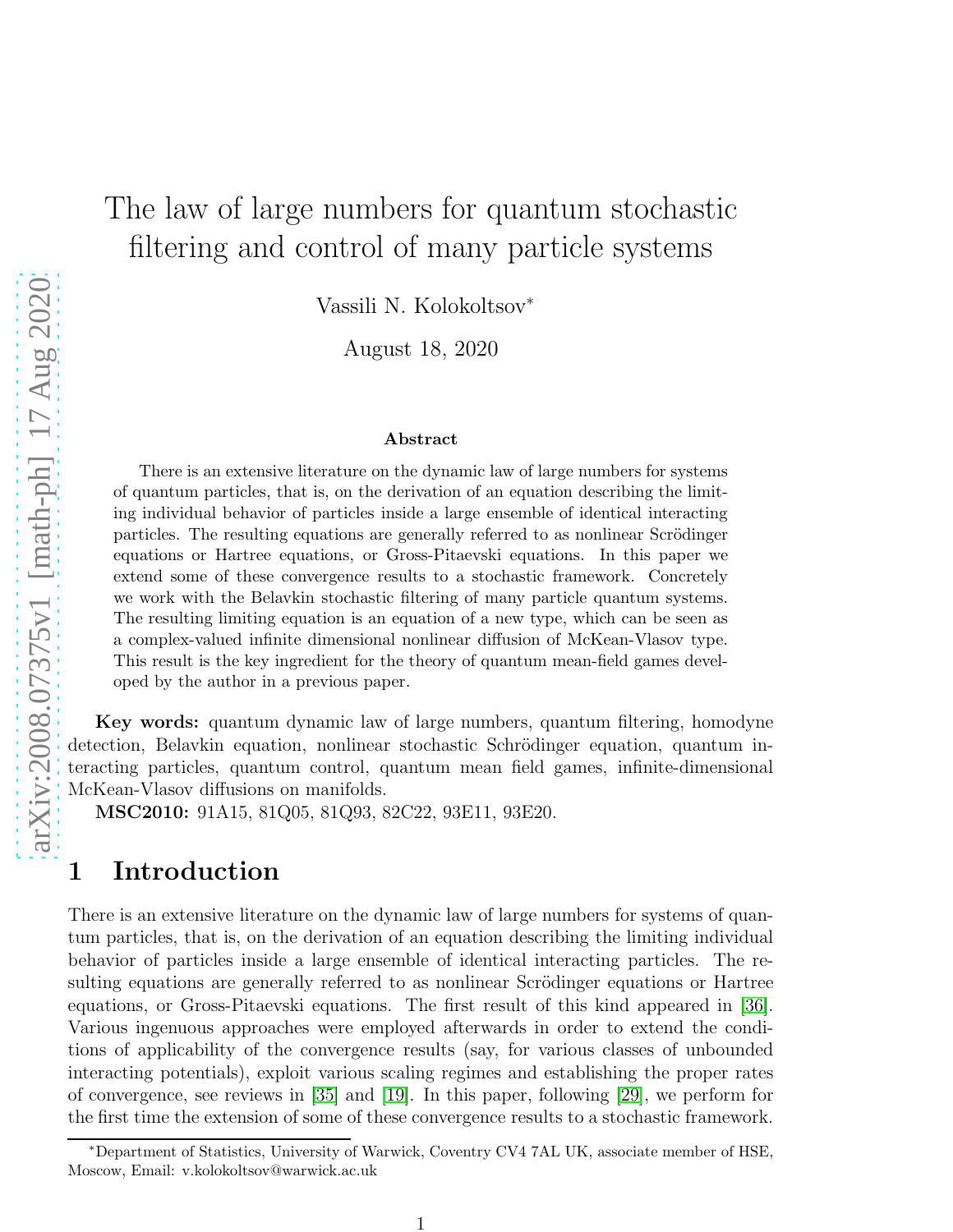Concretely we work with the Belavkin stochastic filtering of many particle quantum systems. The resulting limiting equation is an equation of a new type, which can be seen as a complex-valued infinite dimensional nonlinear diffusion on a manifold of McKean-Vlasov type. An optimal control of these equations is beyond the scope of this paper. It leads to slightly more general HJB equations on manifolds, as those analysed in [\[28\]](#page-21-2).

In [\[29\]](#page-21-1) the author merged two recently developed branches of game theory, quantum games and mean field games (MFGs), creating quantum MFGs. MFGs represent a very popular recent development in game theory. It was initiated in [\[23\]](#page-21-3) and [\[31\]](#page-22-2). For recent developments one can consult monographs [\[12\]](#page-20-0), [\[17\]](#page-21-4), [\[20\]](#page-21-5), [\[30\]](#page-21-6) and numerous references therein. The main ingredient in the rigorous treatment of quantum MFGs was the quantum stochastic law of large numbers mentioned above stating that the continuously observed (via nondemolition measurement and quantum filtering) and controlled quantum system of many particles can be described, in the limit of large number of particles, by a decoupled system of identical nonlinear stochastic evolutions of individual particles evolved according to some new kind of nonlinear stochastic Schrödinger equation or nonlinear quantum filtering equation. This fact was proved however only under a very restrictive assumption of the so-called conservative homodyne measurement. In the present paper we obtain this result in its full generality, namely for arbitrary coupling operators L (not necessarily anti-Hermitian as in [\[29\]](#page-21-1)) with the homodyne detection optical devise. We also obtain a similar result for jump type stochastic Schrödinger equations describing the continuous observations and filtering of counting type.

These results make very clear the difference between classical and quantum mean-field control. In the former the average used is the measure obtained by averaging the Dirac  $\delta$ -measures arising from the initial conditions of individual particles, and in the latter the average used is the average of the initial conditions themselves.

The generality chosen implies the necessity to work with the nonlinear quantum filtering equation leading to a more general limiting equation as in [\[29\]](#page-21-1), namely to the equation, which is mostly naturally written in terms of the density matrix  $\gamma$  as

<span id="page-1-1"></span>
$$
d\gamma_t = -i[H + u(t, \gamma_t)\hat{H}, \gamma_t]dt - i[A^{\bar{\eta}_t}, \gamma_t]dt + (L\gamma_t L^* - \frac{1}{2}L^*L\gamma_t - \frac{1}{2}\gamma_t L^*L)dt
$$
  
+ 
$$
(\gamma_t L^* + L\gamma_t - \gamma_t \operatorname{tr}(\gamma_t (L + L^*)))dB_t, \quad \eta_t(y, z) = \mathbf{E}\gamma_t(y, z),
$$
 (1)

where  $H, \hat{H}, L$  are linear operators in some Hilbert space  $L^2(X)$ ,  $H, \hat{H}$  being self-adjoint,  $A^{\bar{\eta}_t}$  is the integral operator in  $L^2(X)$  with the integral kernel

$$
A^{\bar{\eta}_t}(x;y) = \int_{X^2} A(x,y;x',y') \overline{\eta_t(y,y')} \, dydy'.
$$

This equation can be looked at as infinite-dimensional complex-valued nonlinear diffusion of McKean-Vlasov type on the manifold of quantum mechanical states defining a nonlinear Markov process on this manifold in the sense of [\[26\]](#page-21-7).

In terms of the state vectors  $\psi \in L^2(X)$  the limiting equation looks more messy and writes down as

<span id="page-1-0"></span>
$$
d\psi_t(x) = -i[H + u(t, \psi_t)\hat{H} + A^{\mathbf{E}(\bar{\psi}_t \otimes \psi_t)} - \langle Re L \rangle_{\psi} Im L] \psi_t(x) dt
$$
  
+ 
$$
\frac{1}{2}(L - \langle Re L \rangle_{\psi_t})^*(L - \langle Re L \rangle_{\psi_t}) \psi_t(x) dt + (L - \langle Re L \rangle_{\psi_t}) \psi_t dB_t,
$$
(2)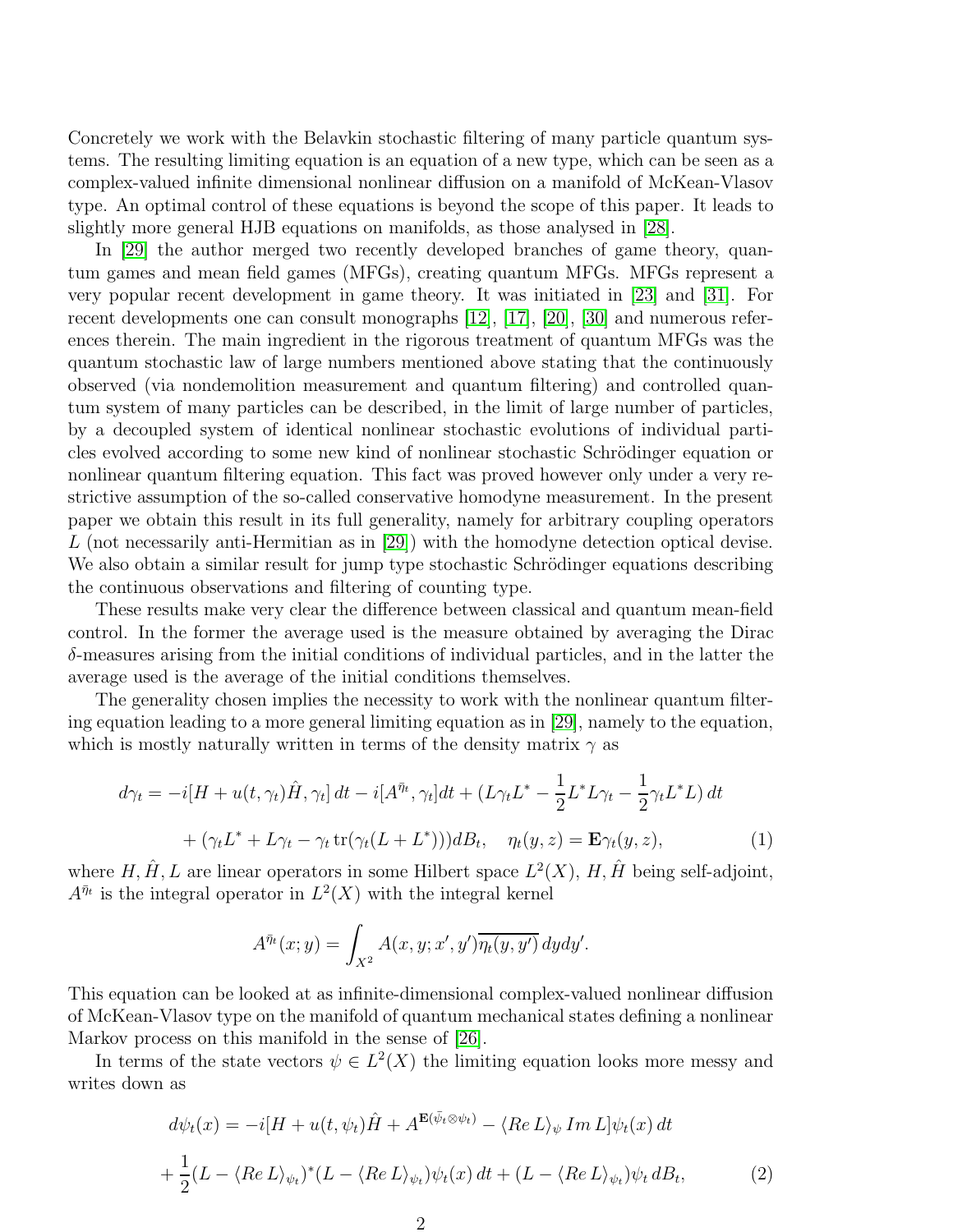where, for an operator  $L$ ,

$$
Re L = (L + L^*)/2, \quad Im L = (L - L^*)/2i, \quad \langle L \rangle_v = (v, Lv)/(v, v).
$$
 (3)

For the main particular case of a self-adjoint operator  $L$  this equation simplifies to the equation

$$
d\psi_t(x) = -i[H + u(t, \psi_t)\hat{H} + A^{\mathbf{E}(\bar{\psi}_t \otimes \psi_t)}]\psi_t(x) dt + \frac{1}{2}(L - \langle L \rangle_{\psi_t})^2 \psi_t(x) dt + (L - \langle L \rangle_{\psi_t})\psi_t dB_t.
$$
 (4)

These equations are different from the nonlinear Schrödinger equations that are usually discussed in the current literature, see e.g. [\[4\]](#page-20-1), [\[3\]](#page-20-2), [\[15\]](#page-21-8), [\[21\]](#page-21-9). In our equation the nonlinearity depends on the expectations of the correlations calculated with respect to the solution and thus bearing analogy with the classical McKean-Vlasov nonlinear diffusions.

The content of the paper is as follows. In the next section we recall the basic theory of quantum continuous measurement and filtering. In the main Section [3](#page-5-0) our new nonlinear equations are introduced for the case of homodyne (or diffusive) detection and the main result on the convergence of N-particle observed quantum evolutions to the decoupled system of these equations is obtained, together with explicit rates of convergence. The convergence of solutions is proved here under the assumption that solutions exist. To re-pair this drawback, in Section [4](#page-10-0) we prove the well-posedness of our nonlinear Schrödinger equation [\(2\)](#page-1-0) including continuous dependence on the initial conditions with explicit estimates for errors. Since a direct check with Ito's rule shows that for  $\psi$  satisfying [\(2\)](#page-1-0), the density matrix  $\gamma_t = \psi_t \otimes \psi_t$  satisfies [\(1\)](#page-1-1), it implies the existence of decomposable solutions to [\(1\)](#page-1-1) which are used in Section [3.](#page-5-0) In Section [5](#page-12-0) the case of a counting observation is analysed, the limiting stochastic equation of jump-type is introduced and the corresponding convergence result proved. However, in this case we have to reduce the generality to the case of unitary coupling operators, because of incompatible intensities of jumps, as explained there.

Appendix A contains a derivation of a quite remarkable technical estimate that plays the central role in the proof of our main result. Appendix B presents certain results on SDEs in Hilbert spaces including McKean-Vlasov type diffusions, given in the form that is most handy for the application to the well-posedness result of Section [4.](#page-10-0)

#### 2 Nondemolition observation and quantum filtering

The general theory of quantum non-demolition observation, filtering and resulting feedback control was built essentially in papers [\[7\]](#page-20-3), [\[8\]](#page-20-4), [\[9\]](#page-20-5). For alternative simplified derivations of the main filtering equations given below (by-passing the heavy theory of quantum filtering) we refer to [\[10\]](#page-20-6), [\[32\]](#page-22-3), [\[5\]](#page-20-7), [\[22\]](#page-21-10) and references therein. For the technical side of organising feedback quantum control in real time, see e.g. [\[2\]](#page-20-8), [\[16\]](#page-21-11) and [\[37\]](#page-22-4).

We shall describe briefly the main result of this theory.

The non-demolition measurement of quantum systems can be organised in two versions: photon counting and homodyne detection.

Let us start with the homodyne (mathematically speaking, diffusive type) detection. Under this type of measurement the output process  $Y_t$  is a usual Brownian motion (under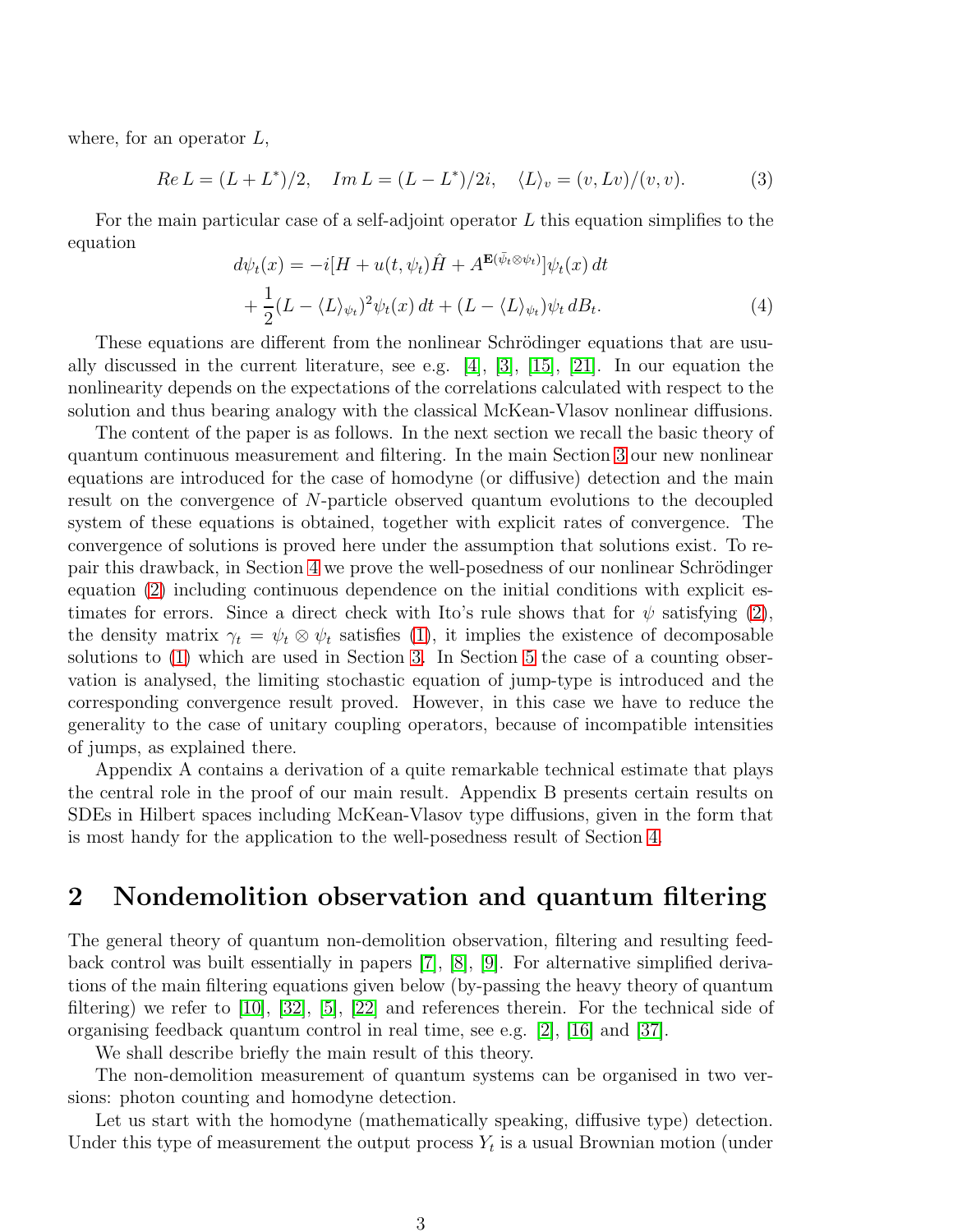appropriate probability distribution). The quantum filtering equation can be written in two equivalent ways, (i) as the linear equation for a non-normalized state:

<span id="page-3-0"></span>
$$
d\chi_t = -[iH\chi_t + \frac{1}{2}L^*L\chi_t]dt + L\chi_t dY_t,
$$
\n(5)

where the unknown vector  $\chi_t$  is from the Hilbert space of the observed quantum system, which we shall sometimes referred to as the atom, the self-adjoint operator  $H$  is the Hamiltonian of the corresponding initial (non-observed) quantum evolution and the operator  $L$  is the coupling operator of the atom with the optical measurement device specifying the chosen version of the homodyne detection, or (ii) as the nonlinear equation for the normalized state  $\phi = \chi/||\chi||$ :

<span id="page-3-1"></span>
$$
d\phi_t = -[i(H - \langle Re L \rangle_{\phi_t} Im L) + \frac{1}{2}(L - \langle Re L \rangle_{\phi_t})^*(L - \langle Re L \rangle_{\phi_t})]\phi_t dt + (L - \langle Re L \rangle_{\phi})\phi_t dB_t,
$$
\n(6)

where

$$
dB_t = dY_t - \langle L + L^* \rangle_{\chi_t} dt = dY_t - \langle L + L^* \rangle_{\phi_t} dt \tag{7}
$$

defines the so-called innovation process  $B_t$ . It is a direct check via Ito's rule that [\(5\)](#page-3-0) implies [\(6\)](#page-3-1) for  $\phi = \chi/||\chi||$ .

In the most important case of a self-adjoint  $L$  these equations simplify to the equations

$$
d\chi_t = -[iH\chi_t + \frac{1}{2}L^2\chi_t]dt + L\chi_t dY_t,
$$
\n(8)

and, respectively,

<span id="page-3-2"></span>
$$
d\phi_t = -[iH + \frac{1}{2}(L - \langle L \rangle_{\phi_t})^2] \phi_t dt + (L - \langle L \rangle_{\phi_t}) \phi_t dB_t.
$$
\n(9)

The innovation process is the most natural driving noise to deal with, because it turns out to be the standard Brownian motion (or the Wiener process) with respect to the fixed (initial vacuum) state of the homodyne detector. This fact is one of the key statement of the filtering theory.

In [\[29\]](#page-21-1) we worked with the special case of anti-Hermitian operators L, that is  $L^* = -L$ , for which nonlinear filtering equation [\(9\)](#page-3-2) coincides with the linear one, the output process coincides with the innovation process, and the linear equation preserves the norms. Hence this case is referred to as the conservative one, and it is considered as the less relevant for concrete observations (see discussion in [\[6\]](#page-20-9)).

The theory extends naturally to the case of several, say N, coupling operators  $\{L_i\}$ . For example, the nonlinear quantum filtering equation writes down as

$$
d\phi_t = -iH\phi_t dt + \sum_j \left[ i \langle Re L_j \rangle_{\phi_t} Im L_j - \frac{1}{2} (L_j - \langle Re L_j \rangle_{\phi_t})^* (L_j - \langle Re L_j \rangle_{\phi_t}) \right] \phi_t dt
$$

$$
+ \sum_j (L_j - \langle Re L_j \rangle_{\phi_t}) \phi_t dB_t^j, \tag{10}
$$

where the N-dimensional innovation process  $B_t = \{B_t^j\}$  is the standard N-dimensional Wiener process connected with the output process  $Y_t = \{Y_t^j\}$  by the equations

<span id="page-3-3"></span>
$$
dB_t^j = dY_t^j - \langle L_j + L_j^* \rangle_{\chi_t} dt.
$$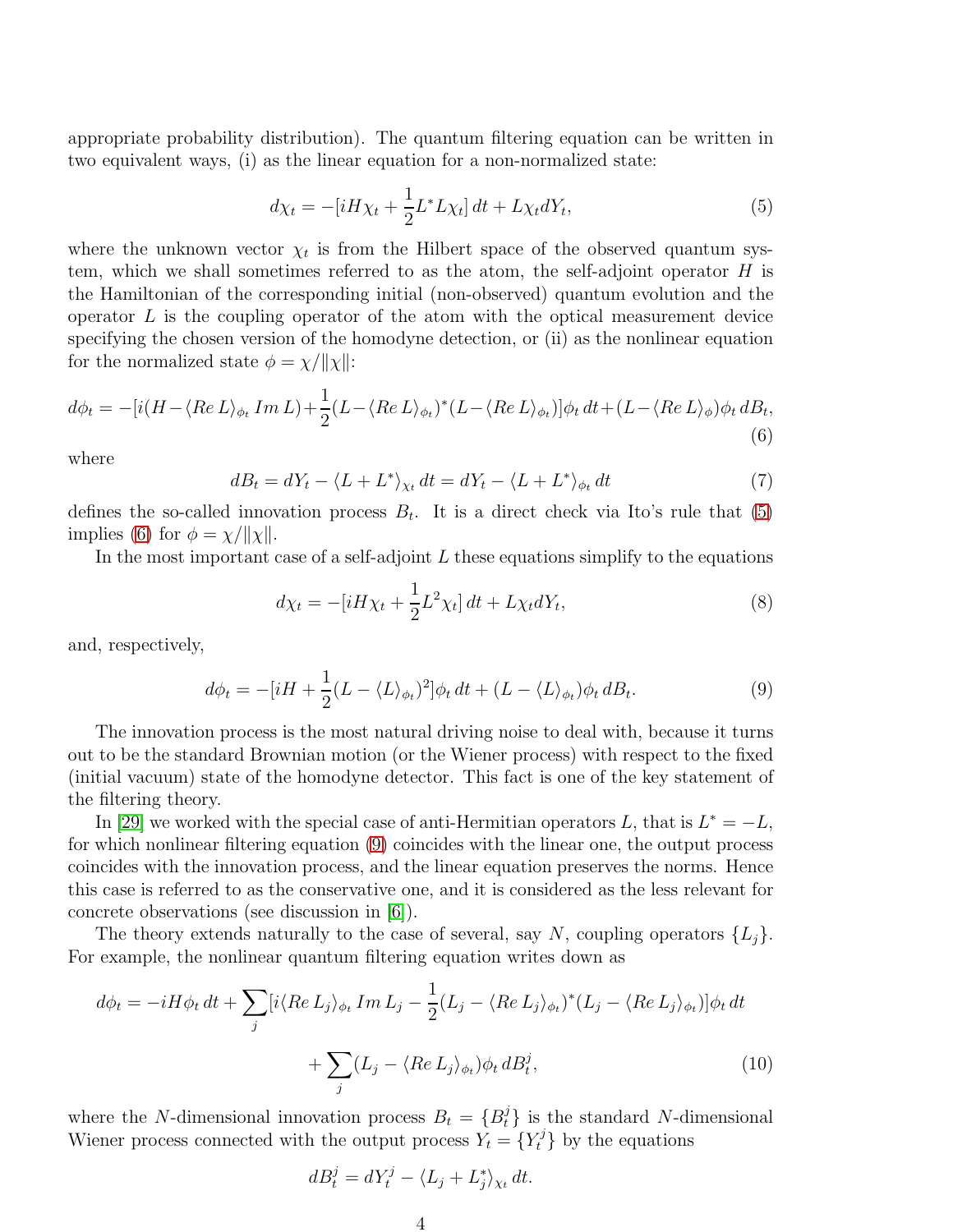Recall that the density matrix or density operator  $\gamma$  corresponding to a unit vector  $\chi \in L^2(X)$  is defined as the orthogonal projection operator on  $\chi$ . This operator is usually expressed either as the tensor product  $\gamma = \chi \otimes \overline{\chi}$  or in the most common for physics bra-ket Dirac's notation as  $\gamma = |\chi\rangle\langle\chi|$ . Of course in the tensor notation  $\gamma$  is formally an element of the tensor product  $L^2(X^2)$ . However, considered as an integral kernel, it is identified with the corresponding integral operator.

As one checks by direct application of Ito's formula, in terms of the density matrix  $\gamma$ , equation [\(6\)](#page-3-1) rewrites as

<span id="page-4-0"></span>
$$
d\gamma_t = -i[H, \gamma_t] dt + (L\gamma_t L^* - \frac{1}{2}L^* L\gamma_t - \frac{1}{2}\gamma_t L^* L) dt + [\gamma_t L^* + L\gamma_t - \gamma_t \operatorname{tr}(\gamma_t (L^* + L))] dB_t,
$$
\n(11)

and this is the equation we shall work with proving the convergence result.

Let us make here some comments about the evolution of traces. Equation [\(11\)](#page-4-0) is best suited for dealing with matrices  $\gamma$  with unit trace. A convenient extension to arbitrary traces can be written as

<span id="page-4-1"></span>
$$
d\gamma_t = -i[H, \gamma_t] dt + (L\gamma_t L^* - \frac{1}{2} L^* L \gamma_t - \frac{1}{2} \gamma_t L^* L) dt + [\gamma_t L^* + L \gamma_t - \frac{\gamma_t}{\text{tr } \gamma_t} tr(\gamma_t (L^* + L))] dB_t.
$$
\n(12)

It is seen directly from this equation that  $d \text{tr} \gamma_t = 0$  and hence the trace is preserved by evolution [\(12\)](#page-4-1) (as long as it is well-posed of course). For equation [\(11\)](#page-4-0) one gets

<span id="page-4-2"></span>
$$
d \operatorname{tr} \gamma_t = \operatorname{tr}(\gamma_t (L^* + L))(1 - \operatorname{tr} \gamma_t) \, dB_t. \tag{13}
$$

Thus evolution [\(11\)](#page-4-0) does not preserve traces in general. But  $tr \gamma_t = 1$  is a solution of [\(13\)](#page-4-2). Hence, if the initial condition has tr  $\gamma_0 = 1$  and the equation [\(13\)](#page-4-2) is well posed, then the solutions to [\(11\)](#page-4-0) do preserve the trace.

Similar remarks on the preservation of norms of equation [\(6\)](#page-3-1) are worth mentioning. Calculating  $d(\phi, \phi)$  from this equation we see first that the terms with H and Im L disappear and then, by Ito's rule, all terms with differential  $dt$  vanish. Therefore

$$
d(\phi_t, \phi_t) = ((L - \langle Re L \rangle_{\phi_t})\phi_t, \phi_t) dB_t + (\phi_t, (L - \langle Re L \rangle_{\phi_t})\phi_t) dB_t
$$

<span id="page-4-4"></span>
$$
= ((L + L^* - 2\langle Re L \rangle_{\phi_t})\phi_t, \phi_t) dB_t = 2((Re L - \langle Re L \rangle_{\phi_t})\phi_t, \phi_t) dB_t = 0,
$$
 (14)

since  $\langle Re L \rangle_{\phi_t} = (\phi_t, (Re L)\phi_t)/(\phi_t, \phi_t)$ . Hence solutions to [\(6\)](#page-3-1) preserve the norm almost surely.

If instead of  $\langle Re L \rangle_{\phi}$  in equation [\(6\)](#page-3-1) one would use the non-normalized expression  $(\phi, (Re L) \phi)$  (as some authors do), one would get

$$
d(\phi_t, \phi_t) = (\phi_t, (Re L)\phi_t)(1 - (\phi_t, \phi_t))dB_t,
$$

so that for the initial condition with  $\|\phi_0\| = 1$  one would conclude that  $\|\phi_t\| = 1$  by uniqueness, as for the density matrix case.

Let us briefly describe the case of counting measurements. In this case the main equation of quantum filtering takes the form

<span id="page-4-3"></span>
$$
d\gamma_t = -i[H, \gamma_t] dt + \sum_j \left(-\frac{1}{2} \{L_j^* L_j, \gamma_t\} + \text{tr}(L_j \gamma_t L_j^*) \gamma_t\right) dt + \sum_j \left(\frac{L_j \gamma_t L_j^*}{\text{tr}(L_j \gamma_t L_j^*)} - \gamma_t\right) dN_t^j,
$$
\n(15)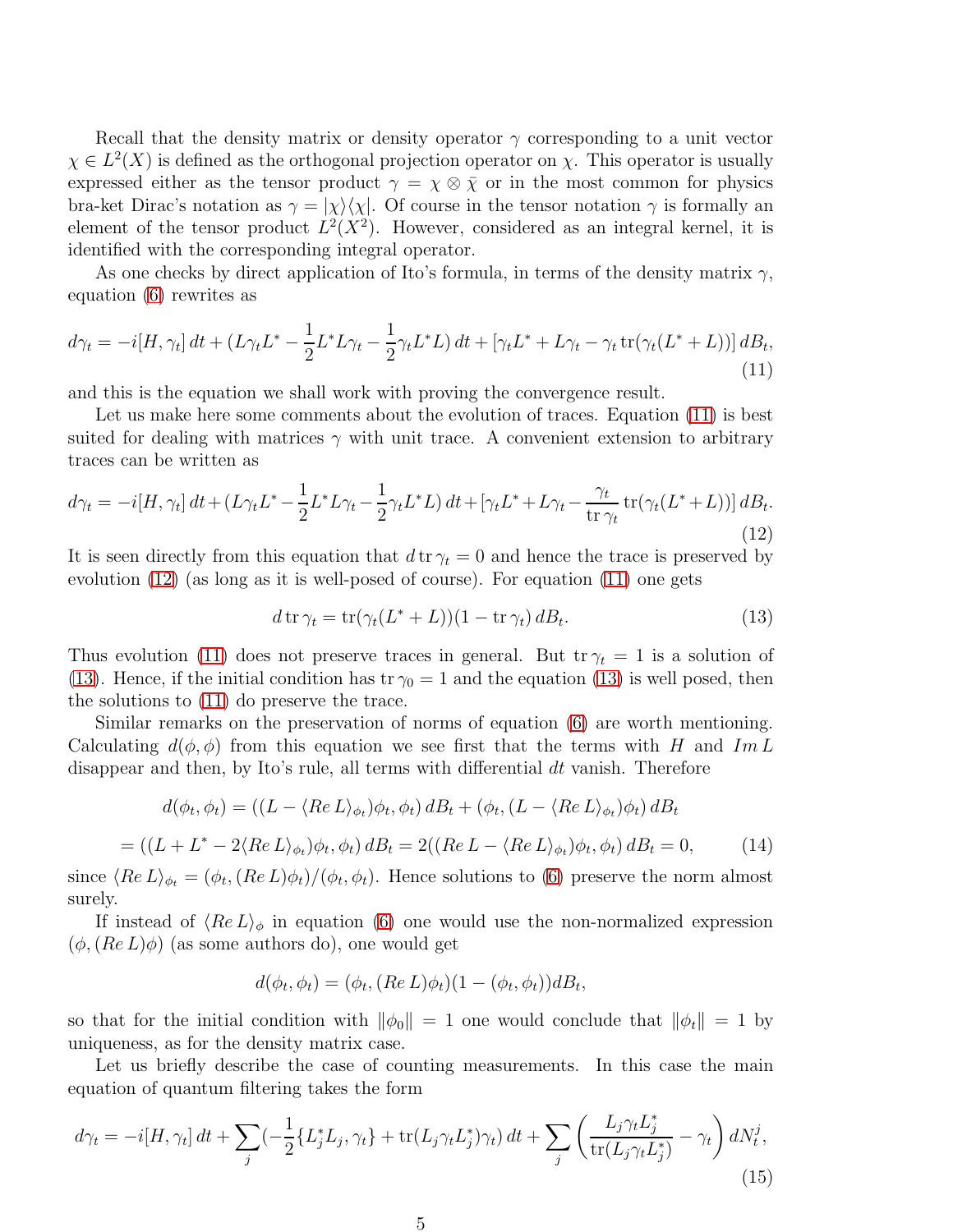where  $H$  is again the Hamiltonian of the free (not observed) motion of the quantum system, the operators  $\{L_i\}$  define the coupling of the system with the measurement devices, and the counting (observed) processes  $N_t^j$  are independent and have the position dependent intensities  $tr(L_j^*L_j\gamma_t)$ , so that the compensated processes  $M_t^j = N_t^j - \overline{\int_0^t tr(L_j^*L_j\gamma_s)} ds$ are martingales. In terms of the compensated processes  $M_t^j$  $t_t^j$  equation [\(15\)](#page-4-3) rewrites as

<span id="page-5-1"></span>
$$
d\gamma_t = -i[H, \gamma_t] dt + \sum_j (L_j \gamma L_j^* - \frac{1}{2} \{L_j^* L_j, \gamma_t\}) dt + \sum_j \left( \frac{L_j \gamma_t L_j^*}{\text{tr}(L_j \gamma_t L_j^*)} - \gamma_t \right) dM_t^j. \tag{16}
$$

As in the case of diffusive measurements, this dynamics preserves the set of pure states. Namely, if  $\phi$  satisfies the equation

<span id="page-5-2"></span>
$$
d\phi_t = -\left(iH + \frac{1}{2}\sum_j((L_j^*-1)L_j - (L_j - ||L_j\phi_t||^2))\right)\phi_t dt + \sum_j\left(\frac{L_j\phi_t}{||L_j\phi_t||} - \phi_t\right)dM_t^j,
$$
\n(17)

then  $\gamma_t = \phi_t \otimes \bar{\phi}_t$  satisfies equation [\(16\)](#page-5-1).

**Remark 1.** Equation [\(15\)](#page-4-3) is slightly nonstandard as the driving noises  $N_t^j$  are position dependent. However there is a natural way to rewrite it in terms of independent driving noises. Namely, with a standard independent Poisson random measure processes  $N^j(dx\,dt)$  on  $\mathbf{R}_+\times\mathbf{R}_+$  (with Lebesgue measure as intensity) one can rewrite equation [\(15\)](#page-4-3) in the following equivalent form:

$$
d\gamma_t = -i[H, \gamma_t] dt + \sum_j \left(-\frac{1}{2} \{L_j^* L_j, \gamma_t\} + \text{tr}(L_j \gamma_t L_j^*) \gamma_t\right) dt
$$

$$
+ \sum_j \left(\frac{L_j \gamma_t L_j^*}{\text{tr}(L_j \gamma_t L_j^*)} - \gamma_t\right) \mathbf{1}(\text{tr}(L_j^* L_j \gamma_t) \le x) N^j(dx \, dt),
$$

see details of this construction in [\[33\]](#page-22-5). Alternatively, one can make sense of [\(15\)](#page-4-3) in terms of the general theory of weak SDEs from [\[25\]](#page-21-12).

The theory of quantum filtering reduces the analysis of quantum dynamic control and games to the controlled version of evolutions [\(11\)](#page-4-0). The simplest situation concerns the case when the homodyne device is fixed, that is the operators  $L_j$  are fixed, and the players can control the Hamiltonian  $H$ , say, by applying appropriate electric or magnetic fields to the atom. Thus equations [\(11\)](#page-4-0) or [\(15\)](#page-4-3) become modified by allowing  $H$  to depend on one or several control parameters.

### <span id="page-5-0"></span>3 The limiting equation: diffusive measurement

Let X be a Borel space with a fixed Borel measure that we denote  $dx$ . For a linear operator O in  $L^2(X)$  we shall denote by  $O_j$  the operator in  $L^2(X^N)$  that acts on functions  $f(x_1, \dots, x_N)$  as O acting on the variable  $x_j$ .

Let H be a self-adjoint operator in  $L^2(X)$  and A a self-adjoint integral operator in  $L^2(X^2)$  with the kernel  $A(x, y; x', y')$  that acts on the functions of two variables as

$$
A\psi(x,y) = \int_{X^2} A(x,y;x',y')\psi(x',y') dx'dy'.
$$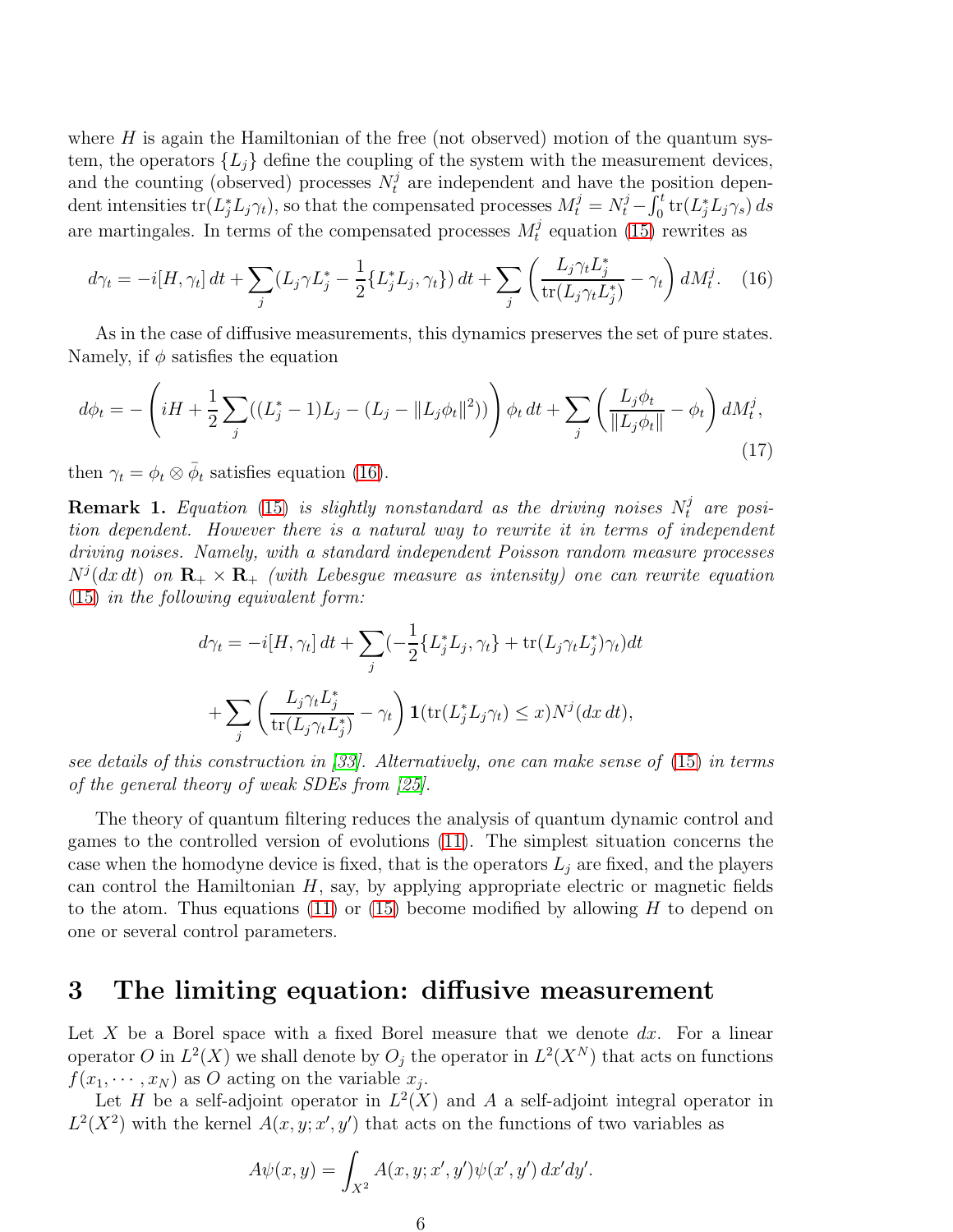It is assumed that A is symmetric in the sense that it takes symmetric functions  $\psi(x, y)$ (symmetric with respect to permutation of x and y) to symmetric functions. In terms of the kernel this means the equation

$$
A(x, y; x', y') = A(y, x; y', x').
$$

Let us consider the quantum evolution of  $N$  particles driven by the standard interaction Hamiltonian

<span id="page-6-0"></span>
$$
H(N)f(x_1, \dots, x_N) = \sum_{j=1}^N H_j f(x_1, \dots, x_N) + \frac{1}{N} \sum_{i < j \le N} A_{ij} f(x_1, \dots, x_N), \tag{18}
$$

with  $A_{ij}$  denoting the action of A on the variables  $x_i, x_j$ .

Remark 2. Alternatively, one can consider a multiplication operator, by a symmetric function  $V(x_i, x_j)$ , rather than the integral operator A in [\(18\)](#page-6-0).

Assume further that this quantum system is observed via coupling with the collection of identical one-particle operators  $L$ . That is, we consider the filtering equation [\(10\)](#page-3-3) of the type

<span id="page-6-1"></span>
$$
d\Psi_{N,t} = \sum_{j} [i \langle Re L_j \rangle_{\phi} Im L_j - \frac{1}{2} (L_j - \langle Re L_j \rangle_{\Psi_{N,t}})^* (L_j - \langle Re L_j \rangle_{\Psi_{N,t}})] \Psi_{N,t} dt
$$

$$
-i H(N) \Psi_{N,t} dt + \sum_{j=1}^{N} (L_j - \langle Re L_j \rangle_{\Psi_{N,t}}) \Psi_{N,t} dB_t^j.
$$
(19)

We shall show that as  $N \to \infty$  the solution of this equation and the corresponding density matrices  $\Gamma_{N,t} = \Psi_{N,t} \otimes \overline{\Psi_{N,t}}$  are close to the product of the solutions of certain one-particle nonlinear stochastic equations, more precisely, that the partial traces  $\Gamma_{N,t}^{(j)}$  of  $\Gamma_{N,t}$  are close to the density matrices  $\gamma_{j,t}$  of the individual equations.

However, for the study of control we need a more general setting. We shall assume that the individual Hamiltonian  $H$  has a control component, that is, it can be written as  $H + uH$  with two self-adjoint operators H and H and u a real control parameter taken from a bounded interval  $[-U, U]$ . Suppose that, for the idealized limiting evolution, u is chosen as a certain function of an observed density matrix  $\gamma_{j,t}$ , that is  $u = u(t, \gamma_{j,t})$ . Then in the original N particle evolution u will be chosen based on the approximation  $\Gamma_{N,t}^{(j)}$  to  $\gamma_{j,t}$ , that is as  $u = u(t, \Gamma_{N,t}^{(j)})$ . Thus the controlled and observed N-particle evolution will be given by equation [\(19\)](#page-6-1) with the nonlinear controlled Hamiltonian  $H_u(N)$  instead of  $H$ :

<span id="page-6-2"></span>
$$
H_u(N)f(x_1, \dots, x_N) = \sum_{j=1}^N (H_j + u(t, \Gamma_N^{(j)}) \hat{H}_j) f(x_1, \dots, x_N) + \frac{1}{N} \sum_{i < j \le N} A_{ij} f(x_1, \dots, x_N),\tag{20}
$$

where  $u(t, \gamma)$  is some continuous function.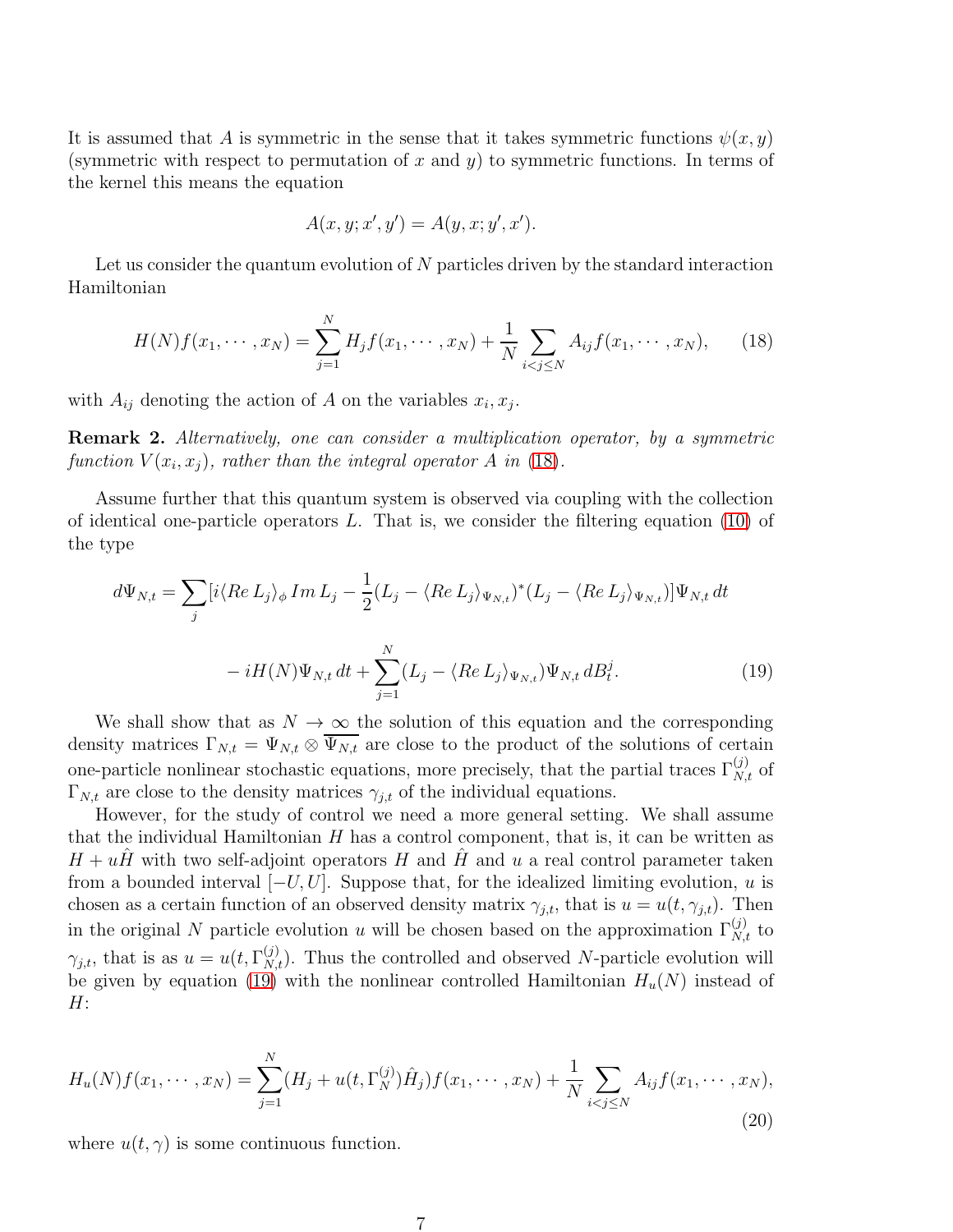The corresponding density matrix  $\Gamma_{N,t} = \Psi_{N,t} \otimes \overline{\Psi_{N,t}}$  satisfies the equation of type [\(11\)](#page-4-0):

$$
d\Gamma_{N,t} = -i[H_u(N), \Gamma_{N,t}]dt - \frac{i}{N} \sum_{l < j \le N} [A_{lj}, \Gamma_{N,t}] dt + \sum_j (L_j \Gamma_{N,t} L_j^* - \frac{1}{2} L_j^* L_j \Gamma_{N,t} - \frac{1}{2} \Gamma_{N,t} L_j^* L_j) dt + \sum_j (\Gamma_{N,t} L_j^* + L_j \Gamma_{N,t} - \Gamma_{N,t} \operatorname{tr}(\Gamma_{N,t} (L_j^* + L_j))) dB_t^j.
$$
\n(21)

Our main objective in this paper is to prove that, as  $N \to \infty$ , the limiting evolution of each particle is described by the nonlinear stochastic equation

<span id="page-7-1"></span><span id="page-7-0"></span>
$$
d\psi_{j,t}(x) = -i[H + u(t, \gamma_{j,t})\hat{H} + A^{\bar{\eta}t} - \langle Re L \rangle_{\phi} Im L] \psi_{j,t}(x) dt
$$

$$
+ \frac{1}{2}(L - \langle Re L \rangle_{\psi_{j,t}})^{*}(L - \langle Re L \rangle_{\psi_{j,t}}) \psi_{j,t}(x) dt + (L - \langle Re L \rangle_{\psi_{j,t}}) \psi_{j,t} dB_{t}^{j}, \qquad (22)
$$

where  $A^{\bar{\eta}_t}$  is the integral operator in  $L^2(X)$  with the integral kernel

$$
A^{\bar{\eta}_t}(x;y) = \int_{X^2} A(x,y;x',y') \overline{\eta_t(y,y')} \, dydy'
$$

and

$$
\eta_t(y, z) = \mathbf{E}(\psi_{j,t}(y)\overline{\psi}_{j,t}(z)).
$$

The equation for the corresponding density matrix  $\gamma_{j,t} = \psi_{j,t} \otimes \bar{\psi}_{j,t}$  writes down as

$$
d\gamma_{j,t} = -i[H + u(t, \gamma_{j,t})\hat{H}, \gamma_{j,t}]dt - i[A^{\bar{\eta}_t}, \gamma_{j,t}]dt + (L\gamma_{j,t}L^* - \frac{1}{2}L^*L\gamma_{j,t} - \frac{1}{2}\gamma_{j,t}L^*L)dt
$$

$$
+ (\gamma_{j,t}L^* + L\gamma_{j,t} - \gamma_{j,t} \operatorname{tr}(\gamma_{j,t}(L+L^*)))dB_t^j, \quad \eta_t(y, z) = \mathbf{E}(\psi_{j,t}(y)\bar{\psi}_{j,t}(z)) = \mathbf{E}\gamma_{j,t}(y, z). \tag{23}
$$

<span id="page-7-2"></span>The result extends directly to the case when the measurement related to each particle is multi-dimensional, that is the operator L is vector-valued,  $L = (L^1, \dots, L^k)$ , in which case each noise  $dB_t^j$  is also k-dimensional, so that the last term in [\(22\)](#page-7-0) should be understood as the inner product:

$$
(L - \langle L \rangle_{\psi_{j,t}}) \psi_{j,t} dB_t^j = \sum_{l=1}^k (L^l - \langle L^l \rangle_{\psi_{j,t}}) \psi_{j,t} dB_{l,t}^j,
$$

with all other terms containing L understood in the same way.

Our analysis will be carried out via the extension of the method suggested by Pickl in a deterministic case, see [\[34\]](#page-22-6) and [\[24\]](#page-21-13), to the present stochastic framework. In Pickl's approach the main measures of the deviation of the solutions  $\Psi_{N,t}$  to N-particle systems from the product of the solutions  $\psi_t$  to the Hartree equations are the following positive numbers from the interval  $[0, 1]$ :

$$
\alpha_N(t) = 1 - (\psi_t, \Gamma_{N,t} \psi_t).
$$

In the present stochastic case, these quantities depend not just on the number of particles in the product, but on the concrete choice of these particles. The proper stochastic analog of the quantity  $\alpha_N(t)$  is the collection of random variables

<span id="page-7-3"></span>
$$
\alpha_{N,j}(t) = 1 - (\psi_{j,t}, \Gamma_{N,t}\psi_{j,t}) = 1 - \text{tr}(\gamma_{j,t}\Gamma_{N,t}) = 1 - \text{tr}(\gamma_{j,t}\Gamma_{N,t}^{(j)}),
$$
\n(24)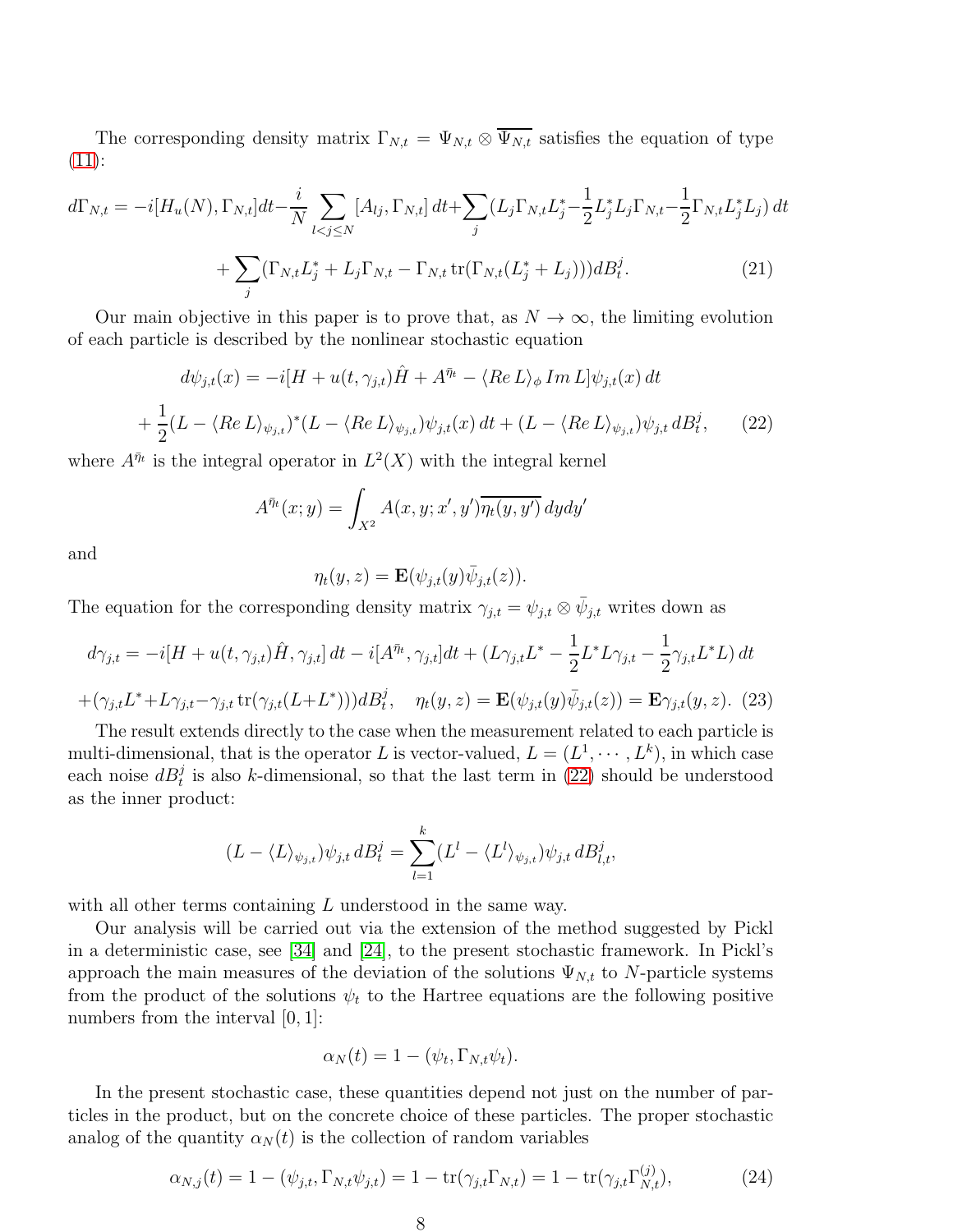where the latter equation holds by the definition of the partial trace. Here  $\gamma_{j,t}$  is identified with the operator in  $L^2(X^N)$  acting on the jth variable and  $\Gamma_{N,t}^{(j)}$  denotes the partial trace of  $\Gamma_{N,t}$  with respect to all variables except for the *j*th.

The key property of equations [\(21\)](#page-7-1) and [\(23\)](#page-7-2) is that their solutions preserve the set of operators with the unit trace (see discussion around equation [\(13\)](#page-4-2) above). Hence [\(24\)](#page-7-3) rewrites as

<span id="page-8-0"></span>
$$
\alpha_{N,j}(t) = \text{tr}((1 - \gamma_{j,t})\Gamma_{N,t}) = \text{tr}((1 - \gamma_{j,t})\Gamma_{N,t}^{(j)}).
$$
\n(25)

Due to the i.i.d. property of the solutions to [\(22\)](#page-7-0), the expectations  $\mathbf{E}\alpha_N(t) = \mathbf{E}\alpha_{N,i}(t)$ are well defined (they do not depend on a particular choice of particles).

Expressions  $\alpha_{N,j}$  can be linked with the traces by the following inequalities, due to Knowles and Pickl:

$$
\alpha_{N,j}(t) \le \text{tr}|\Gamma_{N,t}^{(j)} - \gamma_{j,t}| \le 2\sqrt{2\alpha_{N,j}(t)},\tag{26}
$$

see Lemma 2.3 from [\[24\]](#page-21-13).

<span id="page-8-4"></span>**Theorem 3.1.** Let H,  $\hat{H}$ , L be operators in  $L^2(X)$ , with H,  $\hat{H}$  self-adjoint, and  $\hat{H}$ , L bounded. Let A be a symmetric self-adjoint integral operator A in  $L^2(X^2)$  with a Hilbert-Schmidt kernel, that is a kernel  $A(x, y; x', y')$  such that

<span id="page-8-2"></span>
$$
||A||_{HS}^2 = \int_{X^4} |A(x, y; x', y')|^2 dx dy dx'dy' < \infty,
$$
\n(27)

<span id="page-8-3"></span>
$$
A(x, y; x'y') = A(y, x; y', x'), \quad A(x, y; x', y') = \overline{A(x', y'; x, y)}.
$$
 (28)

Let the function  $u(t, \gamma)$  with values in a bounded interval  $[-U, U]$  be Lipschitz in the sense that

<span id="page-8-5"></span>
$$
|u(t,\gamma) - u(t,\tilde{\gamma})| \leq \varkappa \operatorname{tr} |\gamma - \tilde{\gamma}|. \tag{29}
$$

Let  $\psi_{j,t}$  be solutions to equations [\(22\)](#page-7-0) with i.i.d. initial conditions  $\psi_{j,0}$ ,  $\|\psi_{j,0}\|=1$ . Let  $\Psi_{N,t}$  be a solution to the N-particle equation [\(19\)](#page-6-1) with  $H(N)$  of type [\(20\)](#page-6-2), with some initial condition  $\Psi_{N,0}$ ,  $\|\Psi_{N,0}\|_2 = 1$  such that

$$
\alpha_N(0) = \alpha_{N,j}(0) = 1 - \mathbf{E} \operatorname{tr}(\gamma_{j,0} \Gamma_{N,0}) = 1 - \mathbf{E} \operatorname{tr}(\gamma_{j,0} \Gamma_{N,0}^{(j)})
$$

are equal for all j. The main example of such initial condition is of course the product

$$
\Psi_{N,0} = \prod \psi_{j,0}(x_j),
$$

where  $\alpha_{N,j}(0) = 0$  for all j. Then

<span id="page-8-1"></span>
$$
\mathbf{E}\alpha_N(t) \le \exp\{(|7||A||_{HS} + 6\varkappa||\hat{H}|| + 28||L||^2)t\}\mathbf{E}\alpha_N(0) + (\exp\{(|7||A||_{HS} + 6\varkappa||\hat{H}|| + 28||L||^2)t\} - 1)\frac{1}{\sqrt{N}}.
$$
\n(30)

By [\(25\)](#page-8-0) it follows that if  $\alpha_N(0) \to 0$ , as  $N \to \infty$  (for instance if  $\alpha_N(0) = 0$ ), then  $\mathbf{E} \, \text{tr} | \Gamma_{N,t}^{(j)} \to \gamma_{j,t} | \to 0, \text{ as } N \to \infty.$  Of course, everything remains unchanged for a vector-valued L.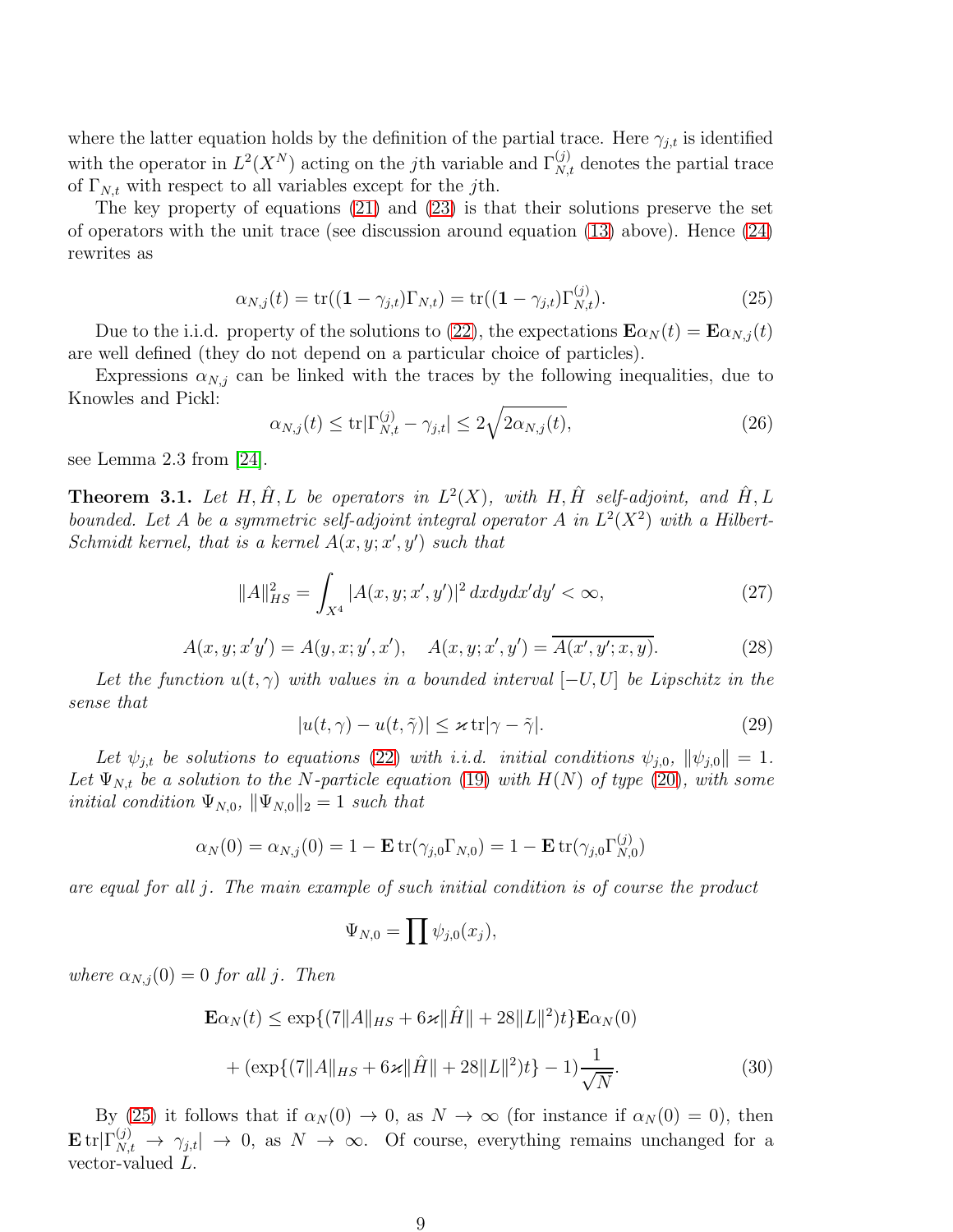Proof. Using definition [\(24\)](#page-7-3) and Ito's product rule we derive that

<span id="page-9-0"></span>
$$
d\alpha_{N,j}(t) = -\text{tr}(d\Gamma_{N,t}\gamma_{j,t}) - \text{tr}(\Gamma_{N,t}d\gamma_{j,t}) - \text{tr}(d\Gamma_{N,t}d\gamma_{j,t}) = (C_j + D_j)dt + \sum_j F_j dB_t^j, (31)
$$

where we denoted by  $C_j$  the part of the differential, which does not depend on  $L_j$ , and by  $D_j$  the part that depends on  $L_j$ . These parts clearly separate, so that  $D_j$  does not contain  $H, \tilde{H}$  and  $A_{ik}$ .

We are going to estimate  $\mathbf{E}[\dot{\alpha}_{N,t}]$ , and thus we are interested only in the estimates for  $|C_j|$  and  $|D_j|$ . The part  $C_j$  was calculated and estimated in [\[29\]](#page-21-1) (proofs of Theorems 3.1) and 3.2) yielding the estimate

<span id="page-9-1"></span>
$$
\mathbf{E}|C_j| \le 7||A||_{HS}\left(\mathbf{E}\,\alpha_N(t) + \frac{1}{\sqrt{N}}\right) + 4\sqrt{2}\varkappa||\hat{H}||\mathbf{E}\alpha_N(t). \tag{32}
$$

As was shown in [\[29\]](#page-21-1),  $D_j$  vanishes for the case  $L_j = -L_j^*$ . For the general case we derive from  $(31)$ ,  $(23)$  and  $(21)$  that (we omit the index t for brevity below)

$$
D_j = \text{tr}\big[\sum_k \left(\frac{1}{2}L_k^* L_k \Gamma_N + \frac{1}{2} \Gamma_N L_k^* L_k - L_k \gamma_N L_k^*\right)\gamma_j + \Gamma_N \left(\frac{1}{2}L_j^* L_j \gamma_j + \frac{1}{2} \gamma_j L_j^* L_j - L_j \gamma_j L_j^*\right) - \left(\Gamma_N L_j^* + L_j \Gamma_N - \Gamma_N \text{tr}(\Gamma_N (L_j^* + L_j)))\right)(\gamma_j L_j^* + L_j \gamma_j - \gamma_j \text{tr}(\gamma_j (L_j^* + L_j)))\big],
$$

where we omitted the index  $t$  for brevity.

The terms with  $k \neq j$  vanish, because

tr 
$$
(L_k^* L_k \Gamma_N \gamma_j) =
$$
tr  $(\Gamma_N L_k^* L_k \gamma_j) =$ tr  $(L_k \Gamma_N L_k^* \gamma_j) =$ tr  $(\Gamma_N \gamma_j L_k^* L_k)$ .

We are left with

$$
D_j = \text{tr}\left[\frac{1}{2}L_j^*L_j\Gamma_N\gamma_j + \frac{1}{2}\Gamma_NL_j^*L_j\gamma_j - L_j\Gamma_NL_j^*\gamma_j + \frac{1}{2}\Gamma_NL_j^*L_j\gamma_j + \frac{1}{2}\Gamma_N\gamma_jL_j^*L_j - \Gamma_NL_j\gamma_jL_j^* - \Gamma_NL_j^*\gamma_jL_j^* - \Gamma_NL_j^*L_j\gamma_j - L_j\Gamma_N\gamma_jL_j^* - L_j\Gamma_NL_j\gamma_j + (\Gamma_NL_j^* + L_j\Gamma_N)\gamma_j\,\text{tr}(\gamma_j(L_j^* + L_j)) + \Gamma_N\,\text{tr}(\Gamma_N(L_j^* + L_j))(\gamma_jL_j^* + L_j\gamma_j) - \Gamma_N\gamma_j\,\text{tr}(\Gamma_N(L_j^* + L_j))\,\text{tr}(\gamma_j(L_j^* + L_j))\right].
$$

Further cancelation yields the following rather awkwardly looking expression:

$$
D_j = -\text{tr}(\gamma_j L_j \Gamma_N L_j^* + \gamma_j L_j^* \Gamma_N L_j + \gamma_j L_j^* \Gamma_N L_j^* + \gamma_j L_j \Gamma_N L_j)
$$

$$
+\text{tr}(\gamma_j \Gamma_N L_j^* + \gamma_j L_j \Gamma_N) \text{tr}(\gamma_j (L_j^* + L_j)) + \text{tr}(\gamma_j \Gamma_N L_j + \gamma_j L_j^* \Gamma_N) \text{tr}(\Gamma_N (L_j^* + L_j))
$$

$$
-\text{tr}(\Gamma_N \gamma_j) \text{tr}(\Gamma_N (L_j^* + L_j)) \text{tr}(\gamma_j (L_j^* + L_j)).
$$

However, by Lemma [6.1](#page-14-0) from Appendix,

$$
|D_j| \leq 28||L||^2 \operatorname{tr} \left( (1 - \gamma_j) \Gamma_N \right).
$$

Combining this estimate with [\(32\)](#page-9-1) it follows that

$$
|\dot{\mathbf{E}}\alpha_{N,t} \le 7||A||_{HS}\left(\mathbf{E}\alpha_N(t) + \frac{1}{\sqrt{N}}\right) + (4\sqrt{2}\varkappa||\hat{H}|| + 28||L||^2)\mathbf{E}\alpha_N(t).
$$

Applying Gronwall's lemma yields [\(30\)](#page-8-1).

 $\Box$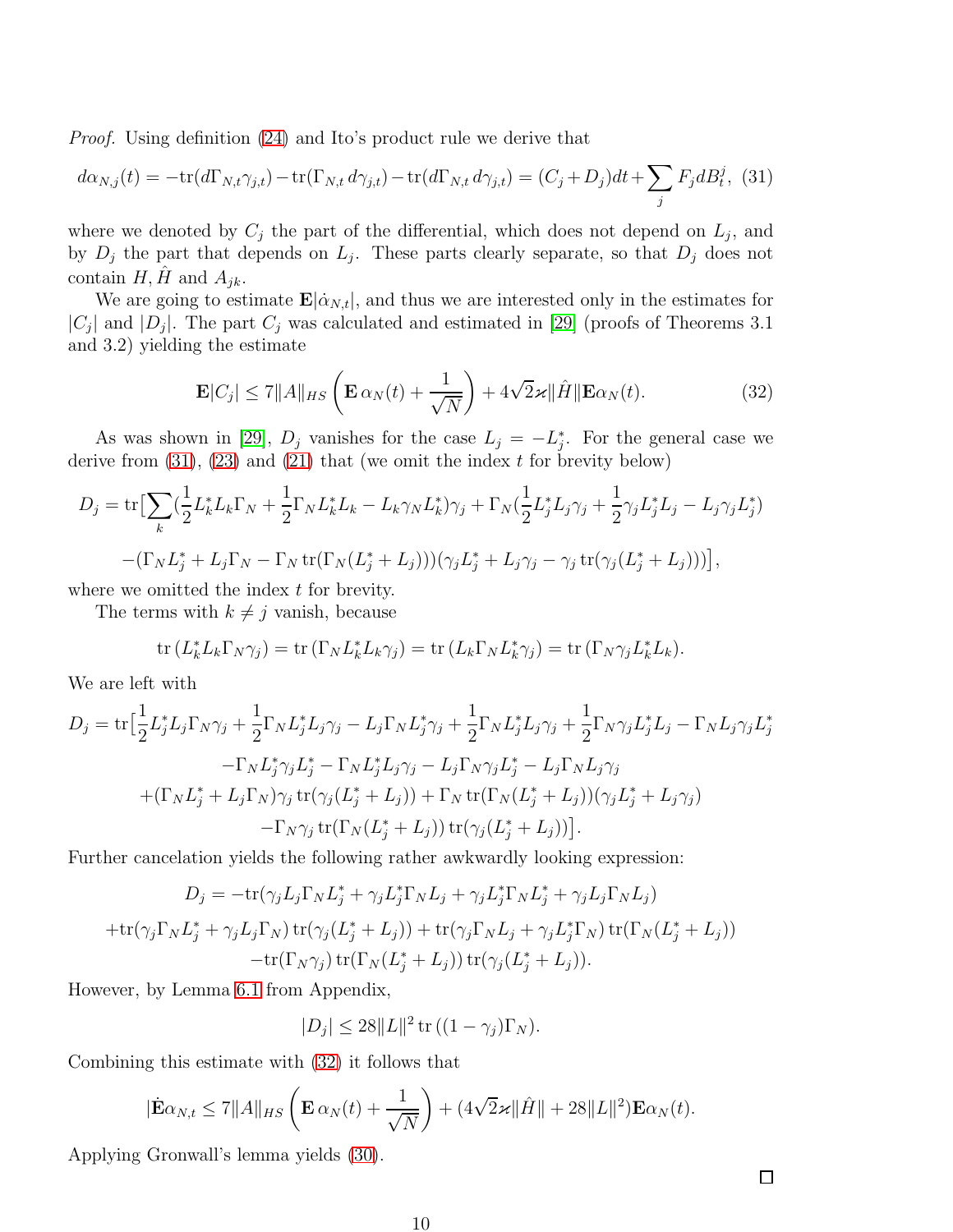#### <span id="page-10-0"></span>4 A well-posedness result

This section is devoted to the well-posedness of equation [\(2\)](#page-1-0):

<span id="page-10-1"></span>
$$
d\psi_t(x) = -i[H\psi_t(x) + u(t, \psi_t)\hat{H} + A^{\mathbf{E}(\bar{\psi}_t \otimes \psi_t)}\psi_t(x) - \langle Re L \rangle_{\phi} Im L] \psi_t(x) dt + \frac{1}{2}(L - \langle Re L \rangle_{\psi_t})^*(L - \langle Re L \rangle_{\psi_t})\psi_t(x) dt + (L - \langle Re L \rangle_{\psi_t})\psi_t dB_t.
$$
(33)

In this analysis we shall use the results of Appendix B and the notations for spaces and processes introduced there. Equation [\(33\)](#page-10-1) is of type [\(47\)](#page-16-0), with the Hilbert space  $\mathcal{H} = L^2(X)$  and  $A = -iH$ .

As an auxiliary tool we shall study the more standard equations

<span id="page-10-2"></span>
$$
d\psi_t(x) = -i[H\psi_t(x) + u(t, \psi_t)\hat{H} + A^{\xi_t}\psi_t(x) - \langle Re L \rangle_{\phi} Im L] \psi_t(x) dt
$$
  
+ 
$$
\frac{1}{2}(L - \langle Re L \rangle_{\psi_t})^*(L - \langle Re L \rangle_{\psi_t})\psi_t(x) dt + (L - \langle Re L \rangle_{\psi_t})\psi_t dB_t,
$$
(34)

with  $\xi_t(y, z)$  a given continuous curve in  $\mathcal{H} \otimes \mathcal{H}$  and

<span id="page-10-3"></span>
$$
d\psi_t(x) = -i[H\psi_t(x) + u_t\hat{H} + A^{\xi_t}\psi_t(x) - \langle Re L \rangle_{\phi} Im L] \psi_t(x) dt
$$
  
+ 
$$
\frac{1}{2}(L - \langle Re L \rangle_{\psi_t})^* (L - \langle Re L \rangle_{\psi_t}) \psi_t(x) dt + (L - \langle Re L \rangle_{\psi_t}) \psi_t dB_t,
$$
(35)

with  $u_t$  a given continuous function.

These equations are of type [\(48\)](#page-16-1) of Appendix B.

The results of Appendix B are not directly applicable to equations [\(33\)](#page-10-1) and [\(34\)](#page-10-2), because the Lipschitz continuity is only local for terms containing u and  $\xi$ . However, as was proved in  $[6]$ , the terms containing L are uniformly Lipschitz for bounded L.

**Remark 3.** The proof of this fact is obtained in  $\vert \theta \vert$  by elementary direct estimates, which were however rather lengthy and not very intuitive. To see this fact more directly one can just note that the derivatives of all coefficients involving L in [\(34\)](#page-10-2) are bounded. For instance, the last coefficient in [\(34\)](#page-10-2) has the form

$$
f(\psi) = \frac{(\psi, M\psi)}{(\psi, \psi)} \psi
$$

with a self-adjoint M. Taking a simpler situation with a real Hilbert space we find

$$
\frac{\partial f}{\partial \psi} = \frac{(\psi, M\psi)}{(\psi, \psi)} \mathbf{1} + 2 \frac{M\psi \otimes \psi}{(\psi, \psi)} - 2 \frac{(M\psi, \psi)\psi \otimes \psi}{(\psi, \psi)^2}
$$

so that

$$
\|\frac{\partial f}{\partial \psi}\| \le 5 \|M\|.
$$

**Theorem 4.1.** Let H,  $\hat{H}$ , L be self-adjoint operators in  $L^2(X)$ , with  $\hat{H}$  and L being bounded, and A be an integral operator in  $L^2(X^2)$  with a kernel  $A(x, y; x', y')$  satisfying [\(27\)](#page-8-2) and [\(28\)](#page-8-3).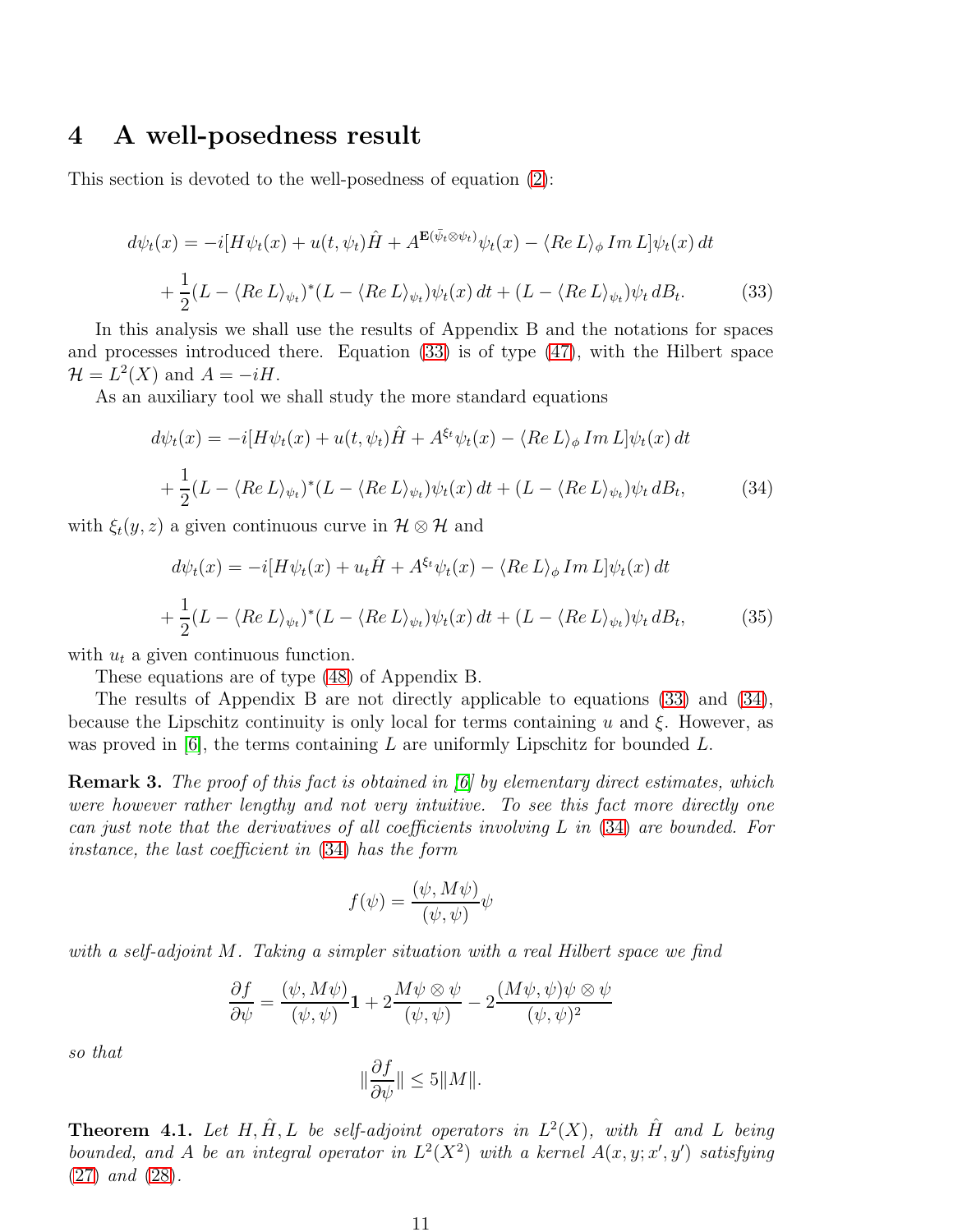Let the function  $u(t, \gamma)$  with values in a bounded interval  $[-U, U]$  be Lipschitz either as a function of  $\psi$  or as a function of  $\psi \otimes \bar{\psi}$ , that is either

$$
|u(t, \psi) - u(t, \tilde{\psi})| \le \varkappa \|\psi - \tilde{\psi}\|,\tag{36}
$$

or

$$
|u(t, \psi) - u(t, \tilde{\psi})| \le \varkappa (\|\psi\| + \|\tilde{\psi}\|) \|\psi - \tilde{\psi}\|.
$$
 (37)

Then  $(i)$  equation [\(33\)](#page-10-1) is globally well-posed in the sense of mild solutions;

(ii) for any continuous curve  $\xi_t$  in  $(L^2(X))^{\otimes 2}$  equation [\(34\)](#page-10-2) is globally well-posed in the sense of mild solutions;

(iii) for any continuous curve  $\xi_t$  in  $(L^2(X))^{\otimes 2}$  and a continuous function  $u_t$  equation [\(35\)](#page-10-3) is globally well-posed in the sense of mild solutions;

(iv) solutions  $\psi_t$  to equation [\(34\)](#page-10-2) depend continuously on the initial conditions in the following precise sense: for two solutions with the initial conditions  $Y_1$  and  $Y_2$  we have the estimate

<span id="page-11-0"></span>
$$
\|\psi^1 - \psi^2\|_{ad,T} \le 2e^{aT + bT^2} \|Y_1 - Y_2\|,\tag{38}
$$

where a, b are constants depending on  $\varkappa$ , U,  $\|\hat{H}\|$ ,  $\|L\|$ ,  $\|A\|_{HS}$ .

 $(v)$  for all these equations to hold in the strong sense it is sufficient to assume that there exists an invariant core D of the group  $e^{iH}$  and a norm  $\|\cdot\|_D$  on it such that  $\|\cdot\|_D \ge \|\cdot\|$ , D is a Banach space under this norm and the operators  $\hat{H}$ , L,  $A^{\xi}$  are bounded operators  $L^2(X) \to D$ , for the latter operator uniformly with respect to bounded sets of curves  $\xi_t$ , and the initial condition is taken from D.

*Proof.* Due to the remark on the Lipschitz continuity of the coefficients involving  $L$ , equation [\(35\)](#page-10-3) satisfies the conditions of Proposition [7.1,](#page-17-0) and hence statement (iii) is a consequence of this Proposition. Moreover, by Proposition [7.3,](#page-19-0) (v) follows from (i)-(iii). To show (i) and (ii) we note that the solutions to [\(35\)](#page-10-3) preserve norms almost surely. This is a standard fact shown by calculations [\(14\)](#page-4-4).

Remark 4. Calculations [\(14\)](#page-4-4) were performed assuming the strong (not just mild) form of the equation. That is, strictly speaking under assumptions of statement (iv) only. However, by approximating operators  $\hat{H}$ , L,  $A^{\xi}$  by operators satisfying assumptions of (iv), one obtains this result for the general case.

In particular, looking for the solutions of equations [\(33\)](#page-10-1) and [\(34\)](#page-10-2) we can reduce our attentions to curves  $\xi_t$  such that  $||\xi_t|| \leq 1$ . Therefore comparing two mild solutions  $\psi_t^1$ and  $\psi_t^2$  of equation [\(35\)](#page-10-3) with the same initial condition  $\psi_0$ ,  $\|\psi_0\| = 1$ , but different pairs  $(\xi_t^1, u_t^1), (\xi_t^2, u_t^2)$  such that  $\|\xi_t^j\| \leq 1$  we find, similarly to calculations performed in the proof of Proposition [7.1,](#page-17-0) that

$$
\mathbf{E} \|\psi_t^1 - \psi_t^2\|^2 \le (a + bt) \mathbf{E} \int_0^t \|\psi_s^1 - \psi_s^2\|^2 ds
$$
  
+
$$
\|\hat{H}\|^2 (\int_0^t |u_s^1 - u_s^2| ds)^2 + \|A\|_{HS}^2 (\int_0^t \|\xi_s^1 - \xi_s^2\| ds)^2
$$
  

$$
\le (a + bt) \mathbf{E} \int_0^t \|\psi_s^1 - \psi_s^2\|^2 ds + \|\hat{H}\|^2 t \|u^1 - u^2\|_t^2 + \|A\|_{HS}^2 t \|\xi^1 - \xi^2\|_t^2,
$$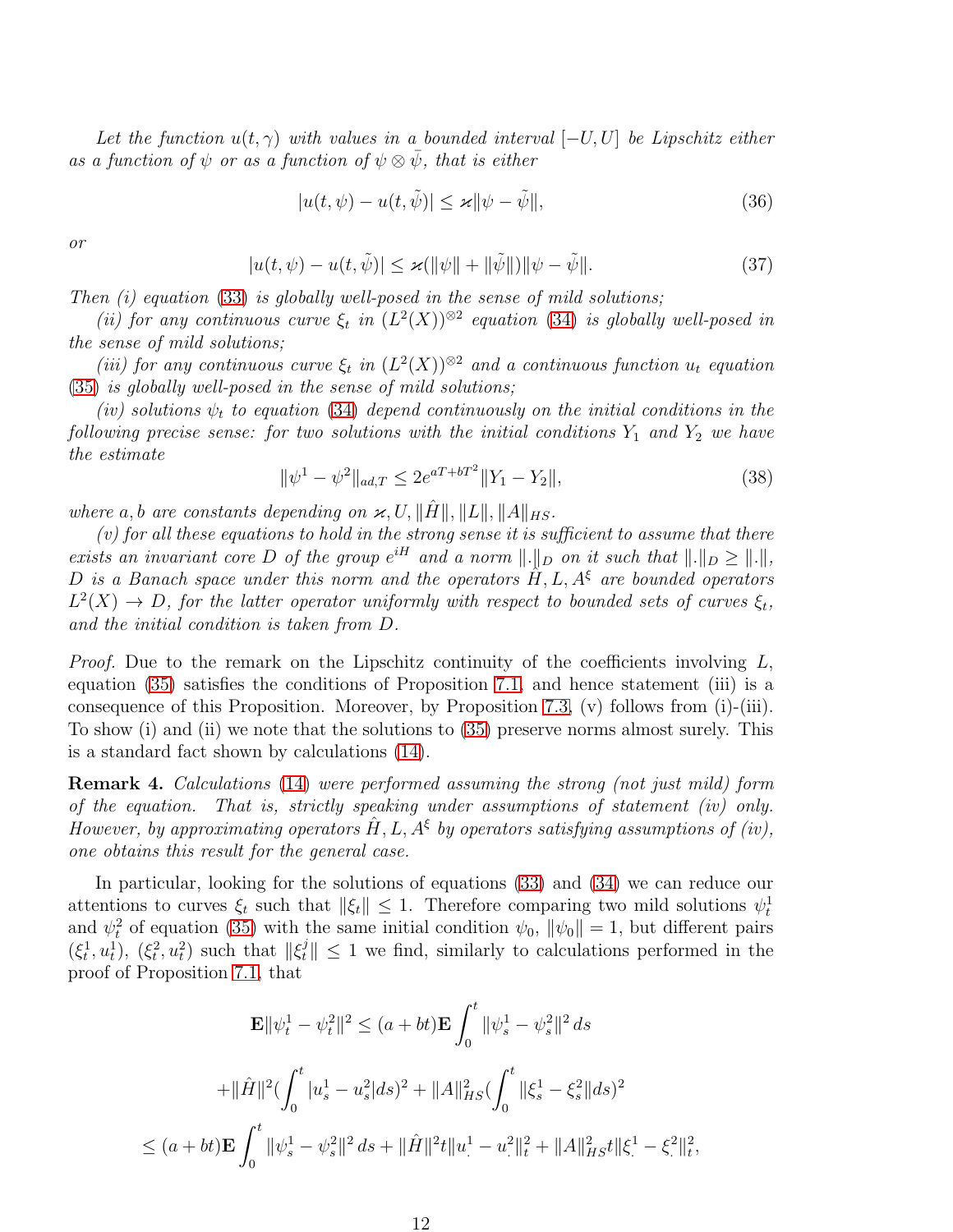where a, b are constants depending on U,  $\|\hat{H}\|$ ,  $\|L\|$ ,  $\|A\|_{HS}$ , and where we denote by  $\|.\|_t$ the maximum of the corresponding norms of the functions at all times  $s \in [0, t]$ .

Consequently, by Gronwall's lemma and because  $\psi_0^1 = \psi_0^2$ ,

$$
\mathbf{E} \|\psi_t^1 - \psi_t^2\|^2 \le e^{at + bt^2} t(\|\hat{H}\|^2 \|u_t^1 - u_t^2\|_t^2 + \|A\|_{HS}^2 \|\xi_t^1 - \xi_t^2\|_t^2)
$$

and thus

$$
\|\psi^1 - \psi^2\|_{ad,t} \le e^{(at+bt^2)/2} \sqrt{t} (\|\hat{H}\| \|u^1 - u^2\|_t + \|A\|_{HS} \|\xi^1 - \xi^2\|_t).
$$

Thus, by choosing t small enough, one can make the Lipschitz constant of the mapping  $(\xi, u) \to X$  arbitrary small. Since  $u(t, \gamma)$  is Lipschitz and the mapping  $X \to \mathbf{E}(\bar{X} \otimes X)$ is Lipschitz (uniformly for X with  $||X|| = 1$ ) we find that the composition mapping

$$
(\xi,u_\cdot)\to\psi_\cdot\to\mathbf{E}(\bar\psi_\cdot\otimes\psi_\cdot)
$$

is a contraction for small times. Hence it has a unique fixed point. By iteration we build a unique solution to [\(33\)](#page-10-1) proving (i).

Statement (ii) is proved analogously.

It remains to show (iv). For two solutions  $\psi_t^1$  and  $\psi_t^2$  of equation [\(34\)](#page-10-2) with some unit initial condition  $Y_1, Y_2$  and some  $\xi_t$  with  $\|\xi_t\| \leq 1$  we find, similarly to above, that

$$
\mathbf{E} \|\psi_t^1 - \psi_t^2\|^2 \le 2\|Y_1 - Y_2\|^2 + (a + bt)\mathbf{E} \int_0^t \|\psi_s^1 - \psi_s^2\|^2 ds.
$$

Hence by Gronwall's lemma it follows that

$$
\mathbf{E} \|\psi_t^1 - \psi_t^2\|^2 \le 2e^{at + bt^2} \|Y_1 - Y_2\|^2,
$$

<span id="page-12-0"></span>implying [\(38\)](#page-11-0).

### 5 The limiting equation: counting measurement

The analog of equation [\(21\)](#page-7-1) describing the observation of a collection of identical quantum particles, arising from the general quantum filtering equation [\(16\)](#page-5-1) or observation of counting type is the equation

$$
d\Gamma_{N,t} = \left(-i\sum_{j} [H_j, \Gamma_{N,t}] - \frac{i}{N} \sum_{l < j \le N} [A_{lj}, \Gamma_{N,t}] + \sum_{k} (L_k \Gamma_{N,t} L_k^* - \frac{1}{2} L_k^* L_k \Gamma_{N,t} - \frac{1}{2} \Gamma_{N,t} L_k^* L_k) \right) dt + \sum_{k} \left(\frac{L_k \Gamma_{N,t} L_k^*}{\text{tr}(\Gamma_{N,t} L_k^* L_k)} - \Gamma_{N,t}\right) dM_t^k, \tag{39}
$$

where  $M_t^l$  are martingales such  $dM_t^k = dN_t^k + \text{tr}(\Gamma_{N,t}L_k^*L_k)$  and  $N_t^k$  are counting processes with the intensities  $\text{tr}(\Gamma_{N,t}L_k^*L_k)$ . The quantum filtering equation [\(17\)](#page-5-2) in terms of the pure states takes the form

<span id="page-12-1"></span>
$$
d\Psi_{N,t} = -iH(N)\Psi_{N,t} - \frac{1}{2}\sum_j ((L_j^*-1)L_j - (L_j - ||L_j\Psi_{N,t}||^2))\Psi_{N,t} dt
$$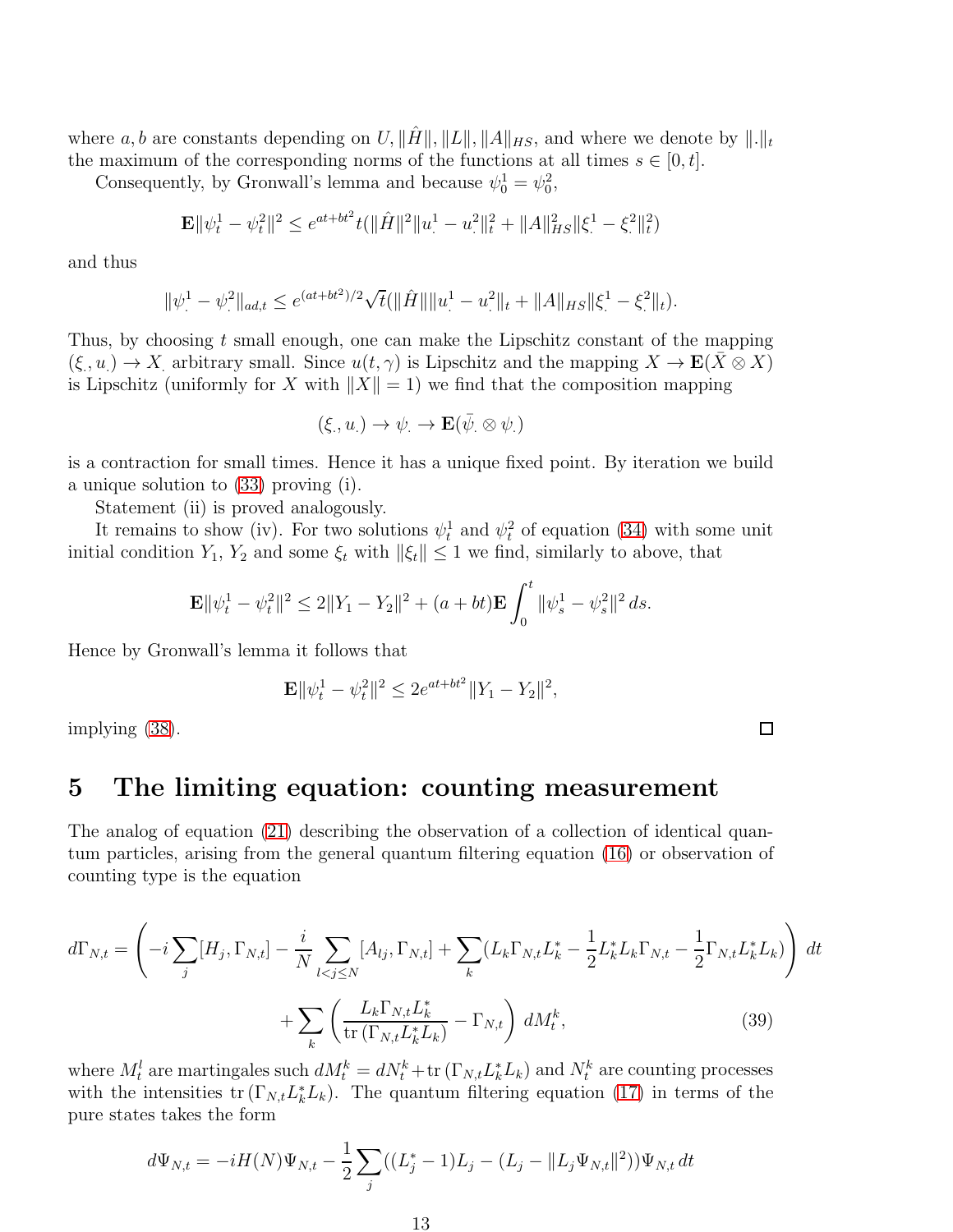<span id="page-13-2"></span><span id="page-13-0"></span>
$$
+\sum_{j}\left(\frac{L_j\Psi_{N,t}}{\|L_j\Psi_{N,t}\|}-\Psi_{N,t}\right)dM_t^j.
$$
\n(40)

The corresponding analog of the limiting equation [\(23\)](#page-7-2) is the equation

$$
d\gamma_{j,t} = \left(-i[H_j, \gamma_{j,t}] - i[A^{\bar{\eta}_t}, \gamma_{j,t}] + (L_j \gamma_{j,t} L_j^* - \frac{1}{2} L_j^* L_j \gamma_{j,t} - \frac{1}{2} \gamma_{j,t} L_j^* L_j)\right) dt + \left(\frac{L_j \gamma_{j,t} L_j^*}{\text{tr}\left(\gamma_{j,t} L_j^* L_j\right)} - \gamma_{j,t}\right) dM_t^j,
$$
(41)

where  $M_t^j$  are martingales such  $dM_t^k = dN_t^k + \text{tr}(\gamma_{j,t}L_j^*L_j)$  and  $N_t^k$  are counting processes with the intensities  $\text{tr}(\gamma_{j,t}L_j^*L_j)$ .

The corresponding equation for pure states is

<span id="page-13-1"></span>
$$
d\psi_{j,t} = -i(H_j + A^{\bar{\eta}_t})\psi_{j,t} dt
$$

$$
- \frac{1}{2}((L_j^* - 1)L_j - (L_j - ||L_j\psi_{j,t}||^2))\psi_{j,t} dt + \left(\frac{L_j\psi_{j,t}}{||L_j\psi_{j,t}||} - \psi_{j,t}\right) dM_t^j.
$$
(42)

One sees directly the principle problem with this situation, which does not occur in the diffusive case. In the latter both the approximating and the limiting equations are written in terms of the same Brownian motions. In the present case the driving noises are different (intensities of jumps depends on different objects). To avoid this problem, we shall deal only with a special conservative case when the operator L is unitary:  $L^* = L$ . In this case equation [\(39\)](#page-12-1) becomes linear, the intensities of all jump process  $N_t^j$  become identical and equal to one (and thus not depending on a state of the process), so that the noises  $M_t^j$  in [\(39\)](#page-12-1) and [\(41\)](#page-13-0) can be identified.

Remark 5. The natural idea for dealing with the general case would be by organising certain coupling between the counting processes  $N_t^k$  from equations [\(39\)](#page-12-1) and [\(41\)](#page-13-0). The natural coupling is the marching coupling, where the intensity of the coupled part is given by the minimum of the intensities of individual noises. The author did not manage to prove convergence under such a coupling. The conjecture is that it really does not hold. The reason is that one can prove convergence under the coupling that makes the intensity of the coupled process to be equal to the maximum of the intensities of individual noises. Of course such coupling destroys the individual dynamics.

Thus let us look at the dynamics of  $\alpha_{N,j}$ ,

$$
d\alpha_{N,j} = -\text{tr}(d\Gamma_{N,t}\gamma_j(t)) - \text{tr}(\Gamma_{N,t} d\gamma_j(t)) - \text{tr}(d\Gamma_{N,t} d\gamma_j(t)),
$$

assuming  $L = L^*$  and that the noises  $M_t^j$  in [\(39\)](#page-12-1) and [\(41\)](#page-13-0) are identified.

The part containing  $H, A$  is the same as for diffusion. So we are interested only in the part containing  $L_j$ .

Recall the Ito multiplication rule for counting processes  $dN_t^j dN_t^j = dN_t^j$ . Under assumptions of unitarity of  $L$  it follows that

$$
dM_t^j dM_t^j = dN_t^j = dM_t^j + \text{tr}(\Gamma_N L_j^* L_j) dt = dM_t^j + dt.
$$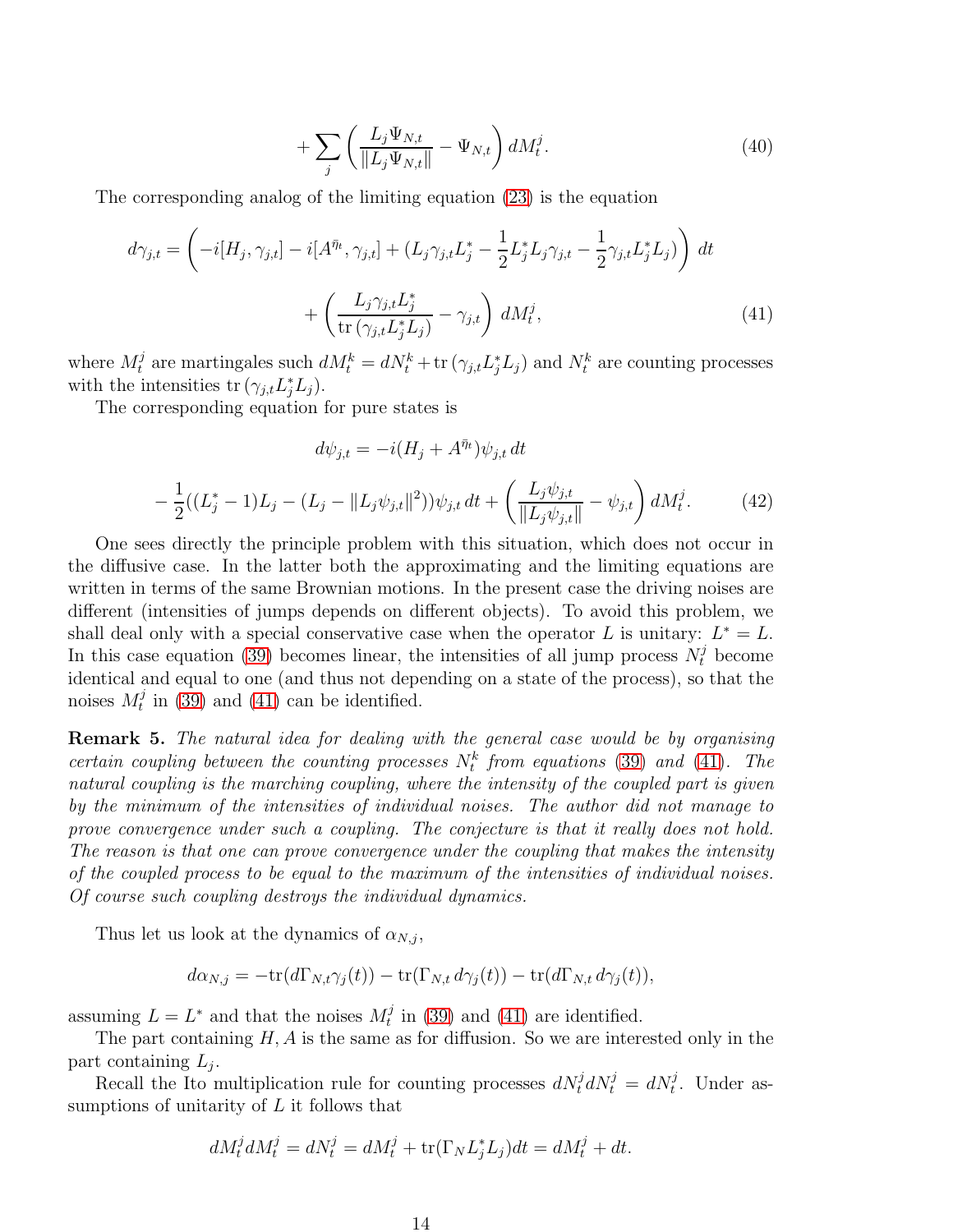The part of the stochastic differential (at  $dM_t^j$ ) in the expression for  $d\alpha_{N,j}$  is of no interest for us, as we are looking for the expectation of  $d\alpha_{N,j}$ , which is not affected by these martingale terms.

It turns out that, under the unitarity assumption, the part at dt depending on  $L_i$ vanishes. In fact (omitting index t for brevity), taking into account that  $\gamma_j$  and  $\Gamma_N$  have unit traces, the coefficient at dt depending on  $L_j$  writes down as

$$
\operatorname{tr}\left[\frac{1}{2}\Gamma_N\gamma_j + \frac{1}{2}\Gamma_N\gamma_j - L_j\Gamma_N L_j^*\gamma_j + \frac{1}{2}\Gamma_N\gamma_j + \frac{1}{2}\Gamma_N\gamma_j - \Gamma_N L_j\gamma_j L_j^*\right]
$$

$$
-\operatorname{tr}\left[(L_j\gamma_j L_j^* - \gamma_j)(L_j\Gamma_N L_j^* - \Gamma_N)\right]
$$

$$
= \operatorname{tr}[2\gamma_j\Gamma_N - \gamma_j L_j\Gamma_N L_j^* - \gamma_j L_j^*\Gamma_N L_j - L_j\gamma_j L_j^* L_j\Gamma_N L_j^* + \gamma_j L_j\Gamma_N L_j^* + \gamma_j L_j^*\Gamma_N L_j - \gamma_j\Gamma_N] = 0.
$$

Thus turning to the expectations of  $\alpha_{N,j}$  we have the same situation as in Theorem [3.1,](#page-8-4) but in the simpler version of the absence of  $L$  in all estimates. Consequently the following result holds.

**Theorem 5.1.** Let H,  $\hat{H}$  be self-adjoint operators in  $L^2(X)$ , with  $\hat{H}$  bounded, and L a unitary operator. Let A be a symmetric self-adjoint integral operator A in  $L^2(X^2)$  with a Hilbert-Schmidt kernel  $A(x, y; x', y')$  satisfying [\(27\)](#page-8-2) and [\(28\)](#page-8-3). Let the function  $u(t, \gamma)$ with values in a bounded interval  $[-U, U]$  be Lipschitz in the sense of [\(29\)](#page-8-5).

Let  $\psi_{j,t}$  be solutions to equations [\(42\)](#page-13-1) with i.i.d. initial conditions  $\psi_{j,0}$ ,  $\|\psi_{j,0}\| = 1$ . Let  $\Psi_{N,t}$  be a solution to the N-particle equation [\(40\)](#page-13-2) with  $H(N)$  of type [\(20\)](#page-6-2), with some *initial condition*  $\Psi_{N,0}$ ,  $\|\Psi_{N,0}\|_2 = 1$  such that

$$
\alpha_N(0) = \alpha_{N,j}(0) = 1 - \mathbf{E} \operatorname{tr}(\gamma_{j,0} \Gamma_{N,0}) = 1 - \mathbf{E} \operatorname{tr}(\gamma_{j,0} \Gamma_{N,0}^{(j)})
$$

are equal for all j. Then

$$
\mathbf{E}\alpha_N(t) \le \exp\{(7\|A\|_{HS} + 6\varkappa \|\hat{H}\|)t\} \mathbf{E}\alpha_N(0) + (\exp\{(7\|A\|_{HS} + 6\varkappa \|\hat{H}\|)t\} - 1)\frac{1}{\sqrt{N}}.
$$

#### 6 Appendix A: a technical estimate

<span id="page-14-0"></span>**Lemma 6.1.** Let  $\gamma$  be a one-dim projector in a Hilbert space,  $\Gamma$  a density matrix (positive operator with unit trace) and L a bounded operator in this Hilbert space. Then

<span id="page-14-1"></span>
$$
|-4\operatorname{tr}(L\gamma L\Gamma)+2\operatorname{tr}(\Gamma(L\gamma+\gamma L))\operatorname{tr}(\Gamma L+\gamma L)-4\operatorname{tr}(\Gamma\gamma)\operatorname{tr}(\Gamma L)\operatorname{tr}(\gamma L)|\leq 20\|L\|^2\operatorname{tr}((1-\gamma)\Gamma) \tag{43}
$$

for a self-adjoint L, and

<span id="page-14-2"></span>
$$
|- \operatorname{tr}(\gamma L\Gamma L^* + \gamma L^*\Gamma L + \gamma L^*\Gamma L^* + \gamma L\Gamma L)
$$
  
+ 
$$
\operatorname{tr}(\gamma\Gamma L^* + \gamma L\Gamma) \operatorname{tr}(\gamma (L^* + L)) + \operatorname{tr}(\gamma\Gamma L + \gamma L^*\Gamma) \operatorname{tr}(\Gamma_N (L^* + L))
$$

$$
- \operatorname{tr}(\Gamma\gamma) \operatorname{tr}(\Gamma (L^* + L)) \operatorname{tr}(\gamma (L^* + L))| \leq 28 ||L||^2 \operatorname{tr}((1 - \gamma)\Gamma) \tag{44}
$$

for a general L.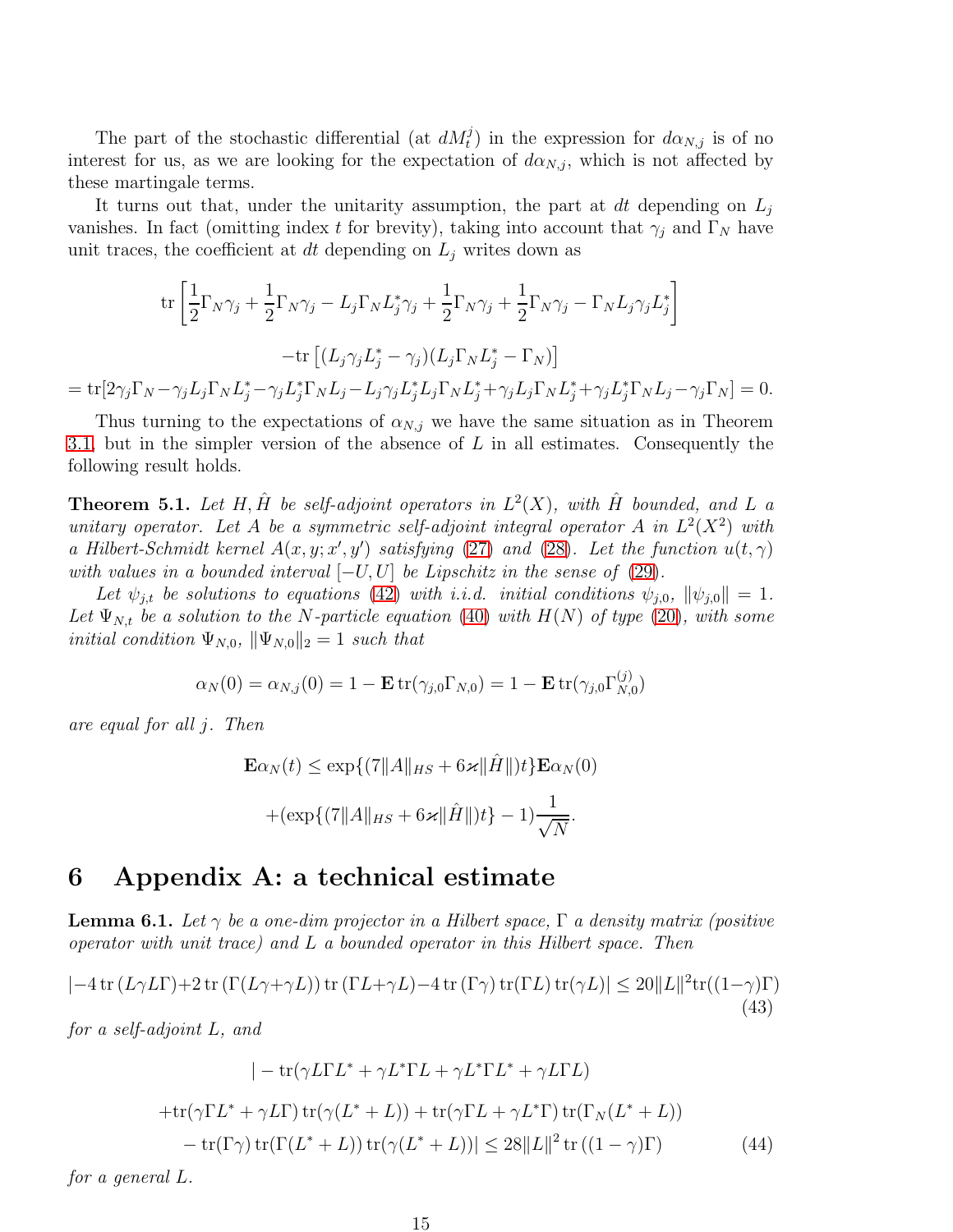Proof. By the approximation argument it is sufficient to prove the Lemma for a finitedimensional Hilbert space  $\mathbb{C}^n$ . Let  $\alpha = \text{tr}((1-\gamma)\Gamma)$ . Let us choose an orthonormal basis, where  $\gamma$  is the projection on the first basis vector.

By positivity of  $\Gamma$  it follows that

<span id="page-15-0"></span>
$$
|\Gamma_{jk}| \le \alpha \text{ for } j, k \ne 1, \text{ and } \max(|\Gamma_{j1}|, |\Gamma_{1j}|) \le \sqrt{\alpha} \text{ for } j \ne 1.
$$
 (45)

Let  $L$  be a self-adjoint matrix. Then the expression under the module sign on the l.h.s. of [\(43\)](#page-14-1) writes down as

$$
-4(L\Gamma L)_{11} + 2[(L\Gamma)_{11} + (\Gamma L)_{11}](\text{tr}(\Gamma L) + L_{11}) - 4\Gamma_{11}L_{11}\text{tr}(\Gamma L)
$$
  
\n
$$
= -4\sum_{j,k} L_{1j}\Gamma_{jk}L_{k1} + 2[2L_{11}\Gamma_{11} + \sum_{j\neq 1} (\Gamma_{1j}L_{j1} + L_{1j}\Gamma_{j1})](\text{tr}(\Gamma L) + L_{11}) - 4\Gamma_{11}L_{11}\text{tr}(\Gamma L)
$$
  
\n
$$
= -4L_{11}\sum_{j\neq 1} (L_{1j}\Gamma_{j1} + L_{j1}\Gamma_{1j}) - 4\sum_{j\neq 1, k\neq 1} L_{1j}\Gamma_{jk}L_{k1} + 2\sum_{j\neq 1} (\Gamma_{1j}L_{j1} + L_{1j}\Gamma_{j1})(\text{tr}(\Gamma L) + L_{11})
$$
  
\n
$$
= 2\sum_{j\neq 1} (\Gamma_{1j}L_{j1} + L_{1j}\Gamma_{j1})L_{11}(\Gamma_{11} - 1) - 4\sum_{j\neq 1, k\neq 1} L_{1j}\Gamma_{jk}L_{k1} + 2\sum_{j\neq 1} (\Gamma_{1j}L_{j1} + L_{1j}\Gamma_{j1})(\text{tr}(\Gamma L) - L_{11}\Gamma_{11})
$$
  
\n
$$
= -2\sum_{j\neq 1} (\Gamma_{1j}L_{j1} + L_{1j}\Gamma_{j1})L_{11}\alpha - 4\sum_{j\neq 1, k\neq 1} L_{1j}\Gamma_{jk}L_{k1}
$$
  
\n
$$
+ 2\left(\sum_{j\neq 1} (\Gamma_{1j}L_{j1} + L_{1j}\Gamma_{j1})\right)^2 + 2\sum_{j\neq 1} (\Gamma_{1j}L_{j1} + L_{1j}\Gamma_{j1})\sum_{j\neq 1, k\neq 1} L_{kj}\Gamma_{jk}.
$$

Here all terms are of order  $\alpha$ , because of [\(45\)](#page-15-0).

More precisely,

$$
|\sum_{j\neq 1,k\neq 1}L_{kj}\Gamma_{jk}|=|\text{tr}[(1-\gamma)L(1-\gamma)\Gamma(1-\gamma)]|\leq ||L||\text{tr}[(1-\gamma)\Gamma]\leq ||L||\alpha.
$$

Moreover,

$$
\sum_{j\neq 1}|\Gamma_{j1}|^2=\sum_{j\neq 1}|\Gamma_{1j}|^2\leq \Gamma_{11}\sum_{j\neq 1}\Gamma_{jj}\leq \Gamma_{11}\alpha\leq \alpha.
$$

Hence,

$$
\sum_{j\neq 1} (\Gamma_{1j} L_{j1})|^2 \leq \sum_{j\neq 1} |\Gamma_{1j}|^2 \sum_{j\neq 1} |L_{j1}|^2 \leq ||L||^2 \alpha,
$$
  

$$
|\sum_{j\neq 1} (\Gamma_{j1} L_{1j})|^2 \leq ||L^T||^2 \alpha = ||L||^2 \alpha,
$$

and thus

<span id="page-15-1"></span>
$$
|\sum_{j\neq 1} (\Gamma_{1j} L_{j1} \pm L_{1j} \Gamma_{j1})| \leq 2||L||\sqrt{\alpha}.
$$
 (46)

Finally,

$$
|\sum_{j\neq 1,k\neq 1} L_{1j}\Gamma_{jk}L_{k1}|^2 \leq \sum_{j,k}|L_{1j}|^2|L_{k1}|^2 \sum_{j\neq 1,k\neq 1}|\Gamma_{jk}|^2 \leq ||L||^4(\sum_{j\neq 1}|\Gamma_{jj}|)^2 \leq ||L||^4\alpha^2,
$$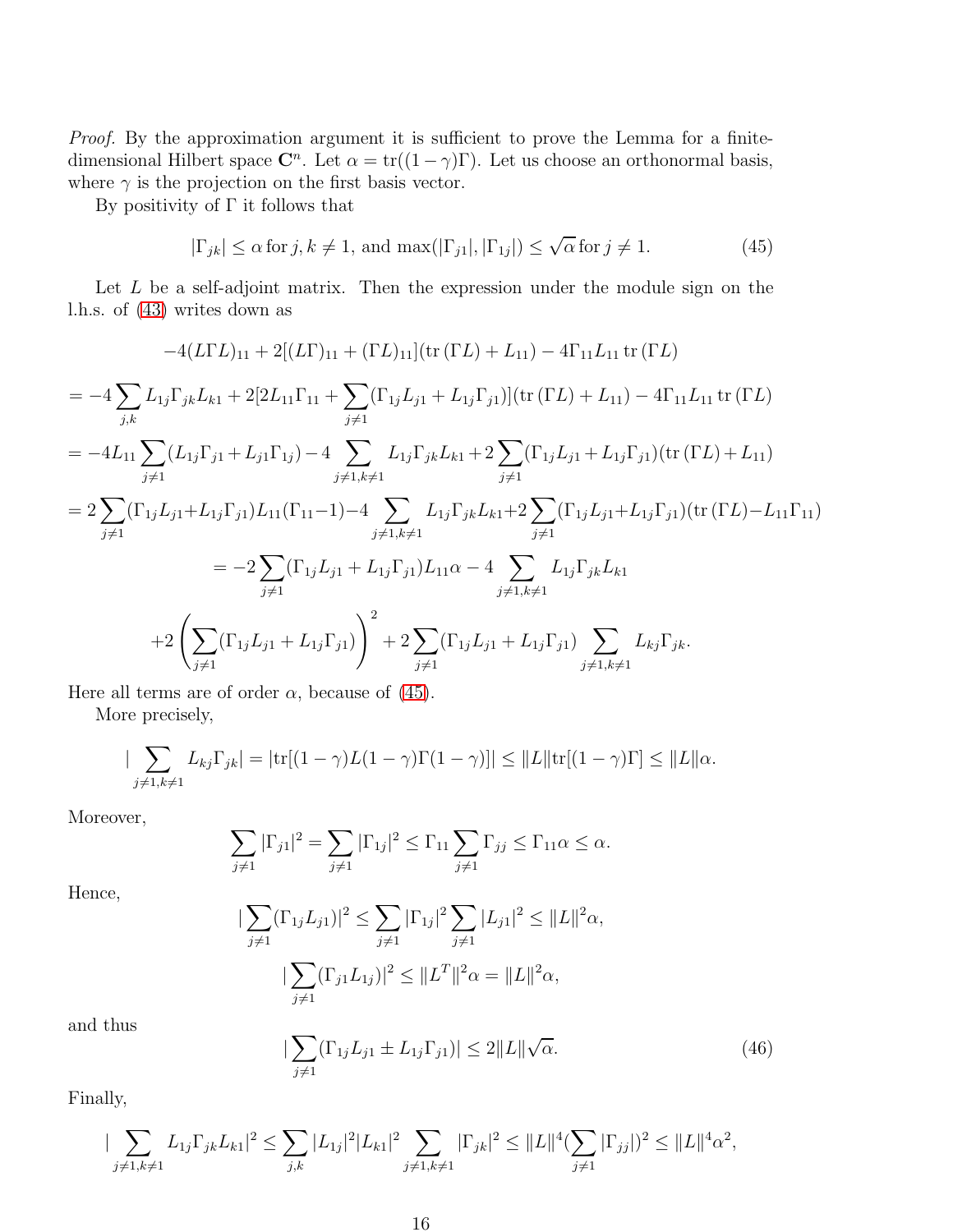where the estimate

$$
|\Gamma_{jk}|^2 \leq \Gamma_{jj} \Gamma_{kk}
$$

for all j, k was used (arising from the positivity of  $\Gamma$ ).

Putting the estimates together we get [\(43\)](#page-14-1).

For a general L we can write  $L = L^s + L^a$ , where  $L^s = (L + L^*)/2$  is self-adjoint and  $L^a = (L - L^*)/2$  is anti-Hermitian. Plugging this into the l.h.s. of [\(44\)](#page-14-2) leads to several cancelations, so that the expression under the module sign in the l.h.s. becomes equal to

$$
-4\operatorname{tr}(L^s\gamma L^s\Gamma) + 2\operatorname{tr}(\Gamma(L^s\gamma + \gamma L^s))\operatorname{tr}(\Gamma L^s + \gamma L^s) - 4\operatorname{tr}(\Gamma\gamma)\operatorname{tr}(\Gamma L^s)\operatorname{tr}(\gamma L^s)
$$

$$
+2\operatorname{tr}(\gamma[\Gamma, L^a])(\operatorname{tr}(\Gamma L_s) - \operatorname{tr}(\gamma L^s)).
$$

Everything apart from the last term is already estimated by [\(43\)](#page-14-1). By  $(46)$  (that is valid for arbitrary L),

$$
|\text{tr}(\gamma[\Gamma, L^a])| = |[\Gamma, L^a]_{11}| = |\sum_{j \neq 1} (\Gamma_{1j} L^a_{j1} - L^a_{1j} \Gamma_{j1})| \leq 2||L||\sqrt{\alpha},
$$

and

$$
|\text{tr}(\Gamma L_s) - \text{tr}(\gamma L^s)|
$$
  
= 
$$
|(\Gamma_{11} - 1)L_{11}^s + \sum_{j \neq 1} (\Gamma_{1j} L_{j1}^s - L_{1j}^s \Gamma_{j1}) + \sum_{j,k \neq 1} (\Gamma_{jk} L_{kj}^s)| \leq 4||L||\sqrt{\alpha},
$$

which implies  $(44)$ .

**Remark 6.** Our proof of Lemma [6.1](#page-14-0) is based on some remarkable cancellation of terms in concrete calculations via coordinate representations. The author does not see any intuitive reasons for its validity. Neither is it clear whether it can be extended to arbitrary density matrixes  $\gamma$ , not just one-dimensional projectors.

# 7 Appendix B: McKean-Vlasov diffusions in Hilbert spaces

The McKean-Vlasov nonlinear diffusions are well studied processes, due to a large variety of applications. However there seem to be only few publications for infinite-dimensional case, see [\[1\]](#page-20-10) and references therein. Therefore for completeness we provide here some basic results for a class of McKean-Vlasov diffusions in Hilbert spaces stressing explicit bounds and errors. Namely, we are interested in the Cauchy problems

<span id="page-16-0"></span>
$$
dX_t = AX_t dt + b_t(X_t, \mathbf{E}X_t^{\otimes K}) dt + (\sigma(X_t), dB_t), \quad X_0 = Y,
$$
\n(47)

in a complex Hilbert space  $\mathcal{H}$ , equipped with the scalar product  $(.,.)$  and the corresponding norm  $\Vert \cdot \Vert$ , and (as an auxiliary tool) in more standard equations

<span id="page-16-1"></span>
$$
dX_t = AX_t dt + b_t(X_t, \xi_t) dt + (\sigma(X_t), dB_t), \quad X_0 = Y.
$$
 (48)

Here  $K = 1$  or  $K = 2$  (which are the most important cases for applications),  $B_t$  is the standard n-dimensional Wiener process, defined on some complete probability space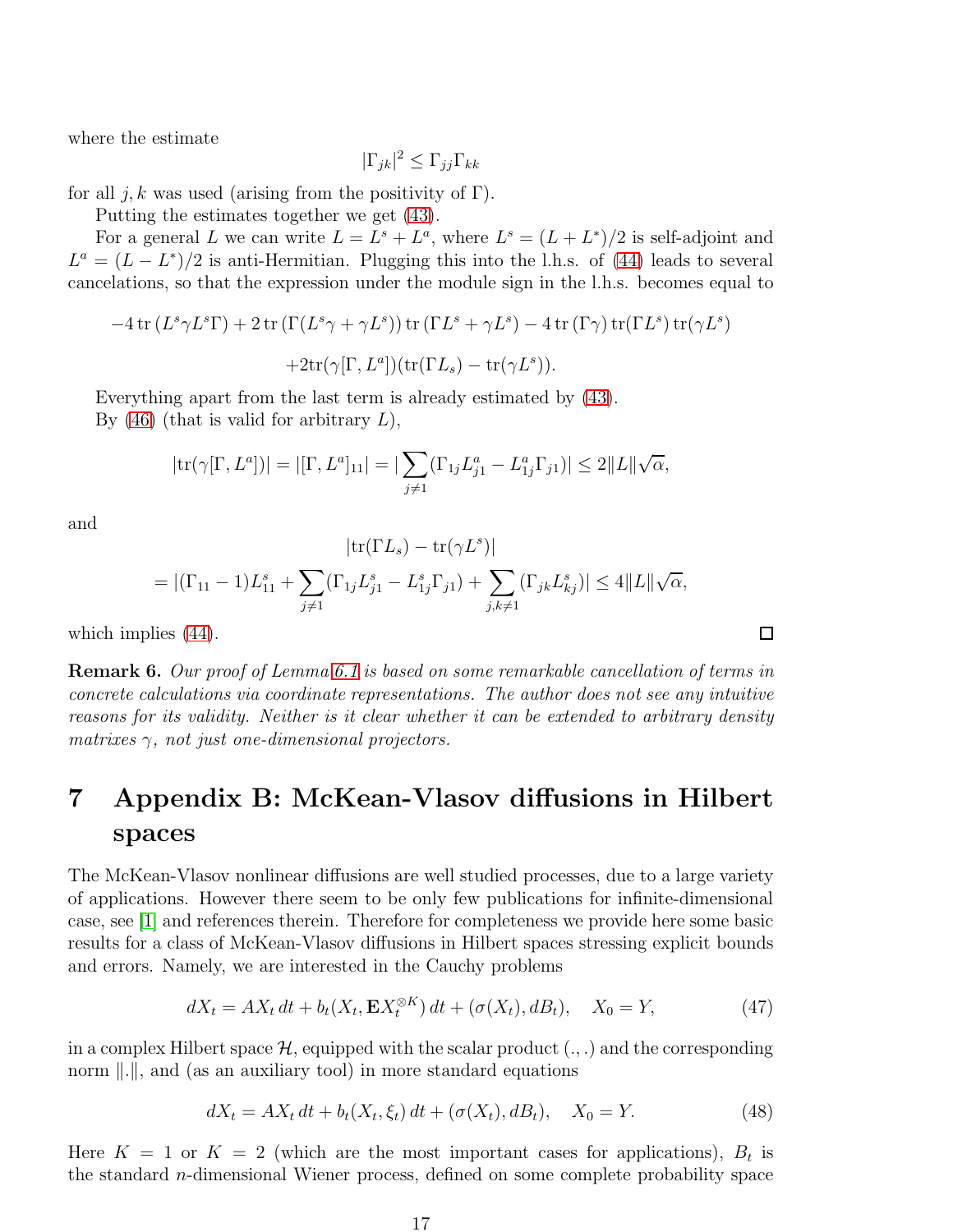$(\Omega, \mathcal{F}, \mathbf{P}), \sigma(Y) = (\sigma_1(Y), \cdots, \sigma_n(Y))$  with each  $\sigma_j$  a continuous mapping  $\mathcal{H} \to \mathcal{H}$ , b a continuous mapping  $\mathbf{R} \times \mathcal{H} \times \mathcal{H}^{\otimes K} \to \mathcal{H}$ , A a generator of a strongly continuous operator semigroup  $e^{At}$  of contractions in  $H$ ,  $\xi_t$  a given (deterministic) continuous curve in  $\mathcal{H}^{\otimes K}$ . With some abuse of notations we shall denote by  $(.,.)$  and  $\|.\|$  also the scalar product and the norm in the tensor product Hilbert space  $\mathcal{H}^{\otimes K}$ . E in [\(47\)](#page-16-0) means the expectation with respect to the Wiener process. A solution process to [\(47\)](#page-16-0) is called a nonlinear diffusion of the McKean-Vlasov type, because of the dependence of the coefficient on such expectation.

To obtain effective bounds for growth and continuous dependence on parameters of equations [\(48\)](#page-16-1) we shall follow the strategy systematic developed in [\[27\]](#page-21-14) for deterministic Banach space-valued equations. Namely, we shall use the generalized fixed point principle of Weissinger type in the following form (see e.g. [\[27\]](#page-21-14), Prop. 9.1 and 9.3 for simple proofs). If  $\Phi$  is a mapping from a complete metric space  $(M, \rho)$  to itself such that

$$
\rho(\Phi^k(x), \Phi^k(y)) \le \alpha_k \rho(x, y)
$$

with  $a = 1 + \sum_j \alpha_j < \infty$ , then  $\Phi$  has a unique fixed point  $x^*$ , and  $\rho(x, x^*) \le a\rho(x, \Phi(x))$ for any x. Moreover, for any two mappings  $\Phi_1$ ,  $\Phi_2$  satisfying these conditions and such that  $\rho(\Phi_1(x), \Phi_2(x)) \leq \epsilon$  for all x, the corresponding fixed points enjoy the estimate

$$
\rho(x_1^*, x_2^*) \le \epsilon a.
$$

Let us start with  $(48)$ . We shall work with the so-called mild form of this equation:

<span id="page-17-1"></span>
$$
X_t = Y + \int_0^t e^{A(t-s)} [b_s(X_s, \xi_s) ds + (\sigma(X_s), dB_s)].
$$
\n(49)

For a Hilbert space B, which is either  $\mathcal{H}$  or  $\mathcal{H}^{\otimes 2}$ , let  $C_{ad}([0,T],\mathcal{B})$  denote the Banach space of adapted continuous  $\beta$ -valued processes, equipped with the norm

$$
||X_{.}||_{ad,T} = \sup_{t \in [0,T]} \sqrt{\mathbf{E}||X_t||^2}.
$$

Its subspace of deterministic curves will be denoted  $C([0, T], \mathcal{B})$ . For elements  $\xi$  of this subspace the norm turns to the standard sup-norm

$$
\|\xi\|_{ad,T} = \sup_{t \in [0,T]} \|\xi_t\|.
$$

By  $C_{Y,ad}([0,T], \mathcal{B})$  and  $C_Y([0,T], \mathcal{B})$  we shall denote the subsets of these spaces consisting of curves with  $X(0) = Y$ .

In our estimates we shall encounter the so-called Le Roy function of index 1/2:

$$
R(z) = \sum_{k=0}^{\infty} \frac{z^k}{\sqrt{k!}},\tag{50}
$$

which for stochastic equations play the same role as the exponential and the Mittag-Leffler function for deterministic equations.

#### <span id="page-17-0"></span>Proposition 7.1. Let

$$
||b_t(Z_1,\xi_1)-b_t(Z_2,\xi_2)|| \leq \varkappa_1||Z_1-Z_2||+\varkappa_2||\xi_1-\xi_2||, \quad ||\sigma(Z_1)-\sigma(Z_2)|| \leq \varkappa_3||Z_1-Z_2||.
$$
\n(51)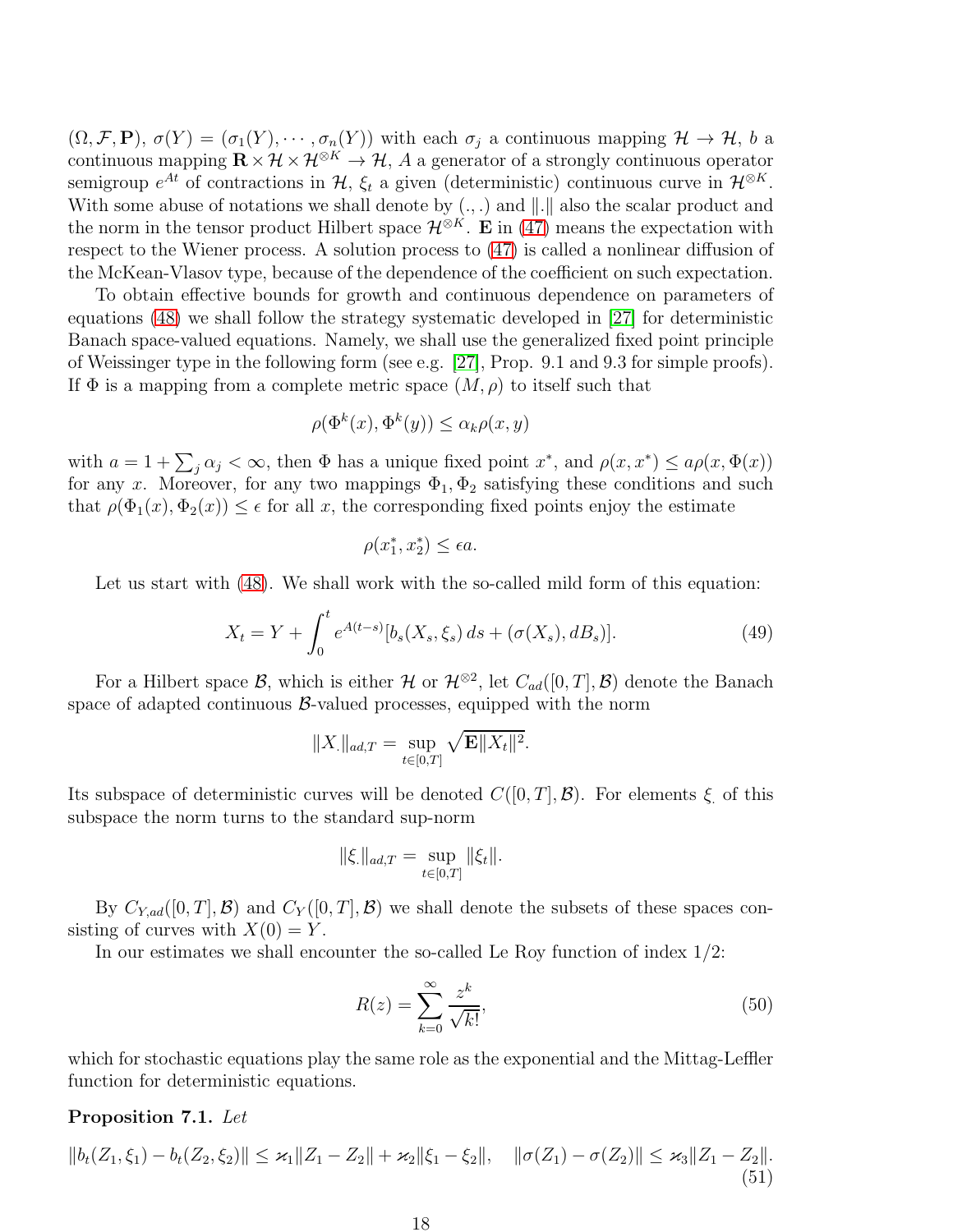Then for any  $T > 0$ ,  $Y \in \mathcal{H}$ ,  $\xi = \xi \in C([0, T], \mathcal{H}^{\otimes K})$ , equation [\(49\)](#page-17-1) has the unique global solution  $X \in C_{ad}([0, T], \mathcal{H})$ , and it satisfies the estimate

$$
||X_{.} - Y||_{ad,T}^{2} \le 2tM^{2}(t)[\int_{0}^{t} |b_{s}(Y,\xi_{s})|^{2} ds + \sigma^{2}(Y)],
$$
\n(52)

where

$$
M(t) = R(\sqrt{2(\varkappa_3^2 + \varkappa_1^2)} \max(\sqrt{t}, t)).
$$
\n(53)

Moreover, for two initial conditions  $Y_1, Y_2$  and two curves  $\xi^1, \xi^2$  the corresponding solutions satisfy the estimate

<span id="page-18-0"></span>
$$
||X_{.}^{1} - X_{.}^{2}||_{ad,T}^{2} \le 2M^{2}(t) \left( ||Y^{1} - Y^{2}||^{2} + t^{2} \varkappa_{2}^{2} ||\xi_{.}^{1} - \xi_{.}^{2}||_{ad,T}^{2} \right).
$$
 (54)

Proof. A solution to [\(49\)](#page-17-1) is a fixed point of the mapping

$$
[\Phi_{Y,\xi}(X)](t) = Y + \int e^{A(t-s)}[b_s(X_s,\xi_s) ds + (\sigma(X_s), dW_s)] \tag{55}
$$

in  $C_{Y,ad}([0,T])(\mathcal{H})$ . For two curves  $X^1, X^2 \in C_{Y,ad}([0,T])(\mathcal{H}^{\otimes K})$  we have by the contraction property of the semigroup  $e^{At}$  and Ito's isometry that

$$
\mathbf{E} \|\left[\Phi_{Y,\xi}(X_{\cdot}^{1})\right](t) - \left[\Phi_{Y,\xi}(X_{\cdot}^{2})\right](t)\|^{2}
$$
\n
$$
\leq 2\mathbf{E} \|\int_{0}^{t} e^{A(t-s)}(b_{s}(X_{s}^{1},\xi_{s}) - b_{s}(X_{s}^{2},\xi_{s})) ds\|^{2} + 2\mathbf{E} \|\int_{0}^{t} e^{A(t-s)}(\sigma(X_{s}^{1}) - \sigma(X_{s}^{2})) dW_{s}\|^{2}
$$
\n
$$
\leq 2\mathbf{E} \left(\int_{0}^{t} \varkappa_{1} \|X_{s}^{1} - X_{s}^{2}\| ds\right)^{2} + 2\varkappa_{3}^{2}\mathbf{E} \int_{0}^{t} \|X_{s}^{1} - X_{s}^{2}\|^{2} ds.
$$

Applying Cauchy-Schwartz to the first integral we get

$$
\left(\int_0^t \varkappa_1 \|X_s^1 - X_s^2\| ds\right)^2 \leq \varkappa_1^2 t \int_0^t \|X_s^1 - X_s^2\|^2 ds
$$

and thus

$$
\mathbf{E} \Vert [\Phi_{Y,\xi}(X^1)](t) - \Phi_{Y,\xi}(X^2)](t) \Vert^2 \leq 2(\varkappa_3^2 + \varkappa_1^2 t) \mathbf{E} \int_0^t \Vert X_s^1 - X_s^2 \Vert^2 ds.
$$

This estimate is easy to iterate. Namely, for  $t \leq 1$  we get for the kth power of  $\Phi$  the estimate

$$
\mathbf{E} \Vert [\Phi_{Y,\xi}^k(X_\cdot^1)](t) - [\Phi_{Y,\xi}^k(X_\cdot^2)](t) \Vert^2 \leq 2^k (\varkappa_3^2 + \varkappa_1^2)^k \frac{t^k}{k!} \Vert X_\cdot^1 - X_\cdot^2 \Vert_{ad,T}^2,
$$

so that

$$
\|[\Phi_{Y,\xi}^k(X_\cdot^1) - \Phi_{Y,\xi}^k(X_\cdot^2)]\|_{ad,T} \le \frac{1}{\sqrt{k!}}[2(\varkappa_3^2 + \varkappa_1^2)t]^{k/2} \|X_\cdot^1 - X_\cdot^2\|_{ad,T}.
$$

And for  $t \geq 1$  we get for the *k*th power of  $\Phi$  the estimate

$$
\mathbf{E} \Vert [\Phi_{Y,\xi}^k(X_\cdot^1)](t) - [\Phi_{Y,\xi}^k(X_\cdot^2)](t) \Vert^2 \leq 2^k (\varkappa_3^2 + \varkappa_1^2)^k \frac{t^{2k}}{(2k-1)!!} \Vert X_\cdot^1 - X_\cdot^2 \Vert_{ad,T}^2,
$$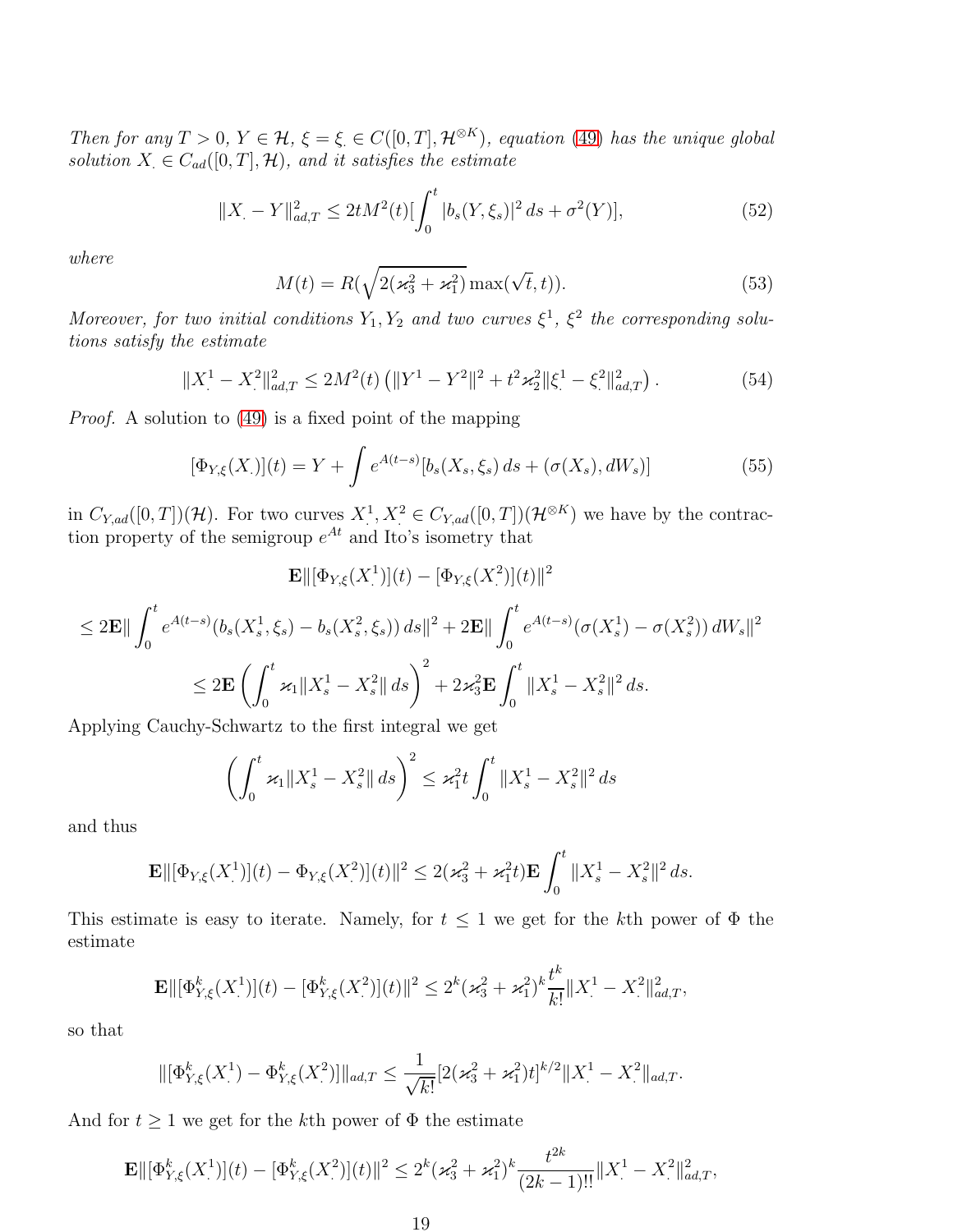so that

$$
\|[\Phi_{Y,\xi}^k(X_\cdot^1) - \Phi_{Y,\xi}^k(X_\cdot^2)]\|_{ad,T} \le \frac{1}{\sqrt{k!}}[2(\varkappa_3^2 + \varkappa_1^2)t^2]^{k/2} \|X_\cdot^1 - X_\cdot^2\|_{ad,T}.
$$

Therefore the conditions of the generalized fixed point theorem above is satisfied for  $a = M(t)$  implying all statements of the theorem.  $\Box$ 

A solution to the mild form

<span id="page-19-1"></span>
$$
X_t = Y + \int_0^t e^{A(t-s)} \left[ b_s(X_s, \mathbf{E} X_s^{\otimes K}) ds + (\sigma(X_s), dB_s) \right]
$$
(56)

of equation [\(47\)](#page-16-0) is a fixed point of the mapping  $\Gamma: C_Y([0,T], \mathcal{H}^{\otimes K}) \to C_Y([0,T], \mathcal{H}^{\otimes K})$ that maps  $\xi$  to  $\mathbf{E} X^{\otimes K}$ , where X is the solution to [\(49\)](#page-17-1). By [\(54\)](#page-18-0), for two curves  $\xi^1$  and  $\xi_2$  we get for the corresponding solutions  $X^1$  and  $X^2$  the estimates

$$
\|\mathbf{E}(X_t^1) - \mathbf{E}(X_t^2)\| \le 2M(t)t\kappa_2 \|\xi_t^1 - \xi_t^2\|_{ad,t}.
$$

for  $K = 1$  and

$$
\|\mathbf{E}(X_t^1)^{\otimes 2} - \mathbf{E}(X_t^2)^{\otimes 2}\| \le \mathbf{E} \|(X_t^1 - X_t^2) \otimes (X_t^1) \| + \mathbf{E} \|(X_t^2) \otimes (X_t^1 - X_t^2) \|
$$
  

$$
\le 2M(t)t\kappa_2 \|\xi^1 - \xi^2\|_{ad,t} \max(\|X^1\|_{ad,t}, \|X^2\|_{ad,t})
$$

for  $K = 2$ .

Hence for small times  $t \leq t_0$  the mapping  $\Gamma$  is a contraction and hence has a unique fixed point. For  $K = 1$  the time  $t_0$  does not depend on Y and hence one can build a unique global solution by iterations. Consequently we proved the following statement.

**Proposition 7.2.** Let the assumptions of Proposition [7.1](#page-17-0) hold. If  $K = 1$ , equation [\(56\)](#page-19-1) has a unique global solution for any initial Y, and

$$
\|\mathbf{E}X - Y\|_{ad,T} \le C(T)
$$

with a constant  $C(T)$  depending on  $\varkappa_1, \varkappa_2, \varkappa_3, ||Y||$ . If  $K = 2$  equation [\(56\)](#page-19-1) has a unique  $local solution for times of order  $||Y||^{-1}$ .$ 

Finally let us point out a situation where solutions to mild equations solve also the initial SDEs.

<span id="page-19-0"></span>**Proposition 7.3.** Let D be an invariant core for the semigroup  $e^{At}$  , which is itself a Banach space with respect to some norm  $\|.\|_D$ . Let b and  $\sigma$  be continuous mappings  $\mathbf{R} \times \mathcal{H} \times \mathcal{H}^{\otimes K} \to D$  and  $\mathcal{H} \to D$ . Then for any  $Y \in D$  the solutions to mild equations [\(56\)](#page-19-1) and [\(49\)](#page-17-1) solve the corresponding SDEs.

Proof. This follows from the direct application of Ito's rule. The justification of the differentiation required is the consequence of the assumptions made.  $\Box$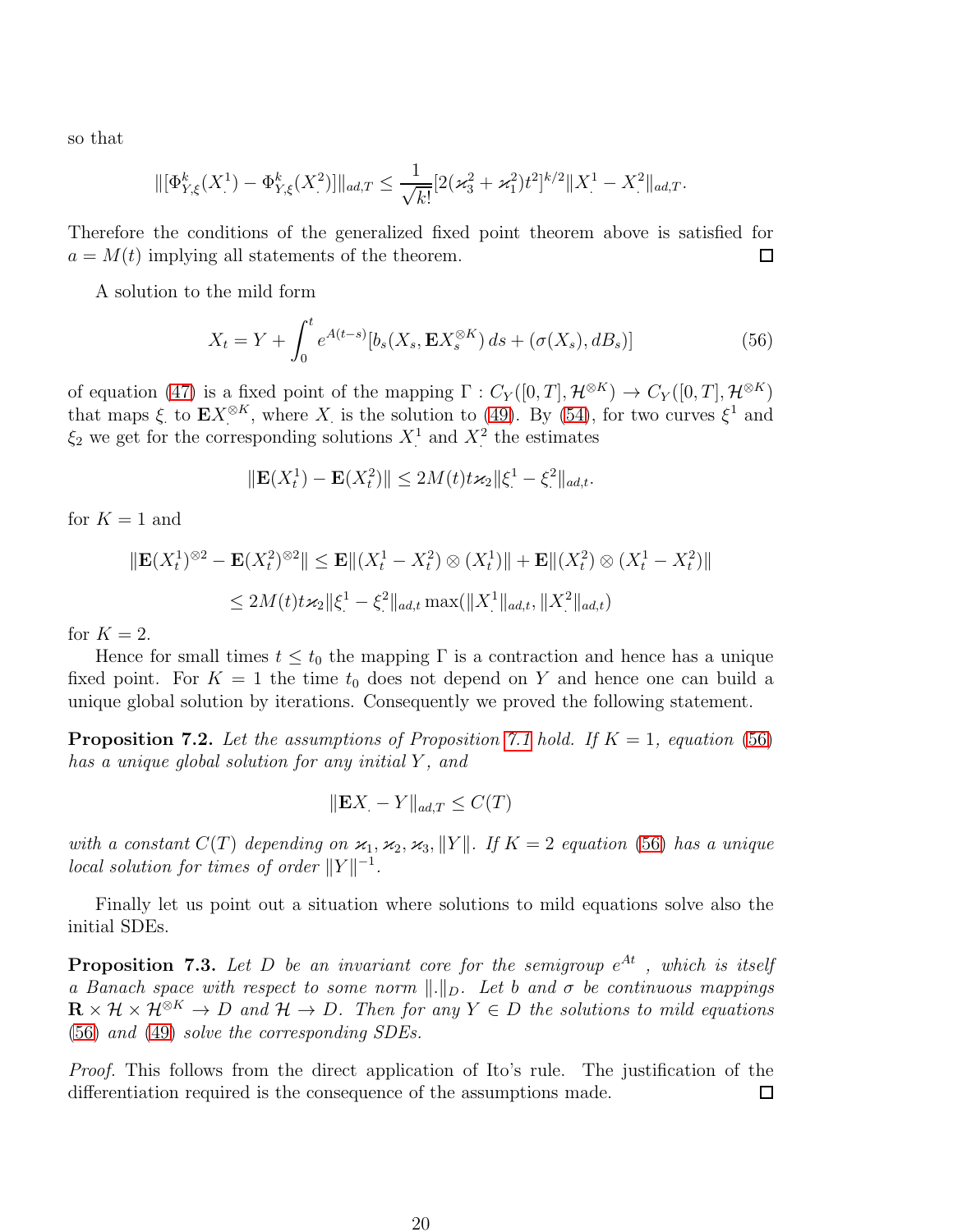## <span id="page-20-10"></span>References

- [1] N. U. Ahmed. Systems governed by mean-field stochastic evolution equations on Hilbert spaces and their optimal control. Dynam. Systems Appl. 25 (2016), no. 1 - 2, 61 - 87.
- <span id="page-20-8"></span><span id="page-20-2"></span>[2] M. A. Armen, J. K. Au, J. K. Stockton, A. C. Doherty and H. Mabuchi. Adaptive homodyne measurement of optical phase. Phys. Rev. Lett. 89 (2002), 133602.
- [3] V. Barbu, M. Röckner and D. Zhang. Optimal bilinear control of nonlinear stochastic Schrödinger equations driven by linear multiplicative noise. The Annals of Probability 46:4 (2018), 1957 - 1999.
- <span id="page-20-7"></span><span id="page-20-1"></span>[4] V. Barbu, M Röckner and D. Zhang. Stochastic nonlinear Schrdinger equations. Nonlinear Anal. 136 (2016), 168 - 194.
- <span id="page-20-9"></span>[5] A. Barchielli and V.P. Belavkin. Measurements contunuous in time and a posteriori states in quantum mechanics. J. Phys A: Math. Gen. 24 (1991), 1495-1514.
- [6] A. Barchielli and M. Gregoratti. Quantum Trajectories and Measurements in Continuous Case. The Diffusive Case. Lecture Notes Physics, v. 782, Springer Verlag, Berlin, 2009.
- <span id="page-20-3"></span>[7] V. P. Belavkin, Nondemolition measurement and control in quantum dynamical systems. In: Information Complexity and Control in Quantum Physics. CISM Courses and Lectures 294, S. Diner and G. Lochak, eds., Springer-Verlag, Vienna, 1987, pp. 331336.
- <span id="page-20-4"></span>[8] V.P. Belavkin. Nondemolition stochastic calculus in Fock space and nonlinear filtering and control in quantum systems. Proceedings XXIV Karpacz winter school (R. Guelerak and W. Karwowski, eds.), Stochastic methods in mathematics and physics. World Scientific, Singapore, 1988, pp. 310 - 324.
- <span id="page-20-5"></span>[9] V.P. Belavkin. Quantum stochastic calculus and quantum nonlinear filtering. J. Multivar. Anal. 42 (1992), 171 - 201.
- <span id="page-20-6"></span>[10] V.P. Belavkin, V.N. Kolokoltsov. Stochastic evolution as interaction representation of a boundary value problem for Dirac type equation. Infinite Dimensional Analysis, Quantum Probability and Related Fields 5:1 (2002), 61-92.
- [11] T. Benoist and C. Pellegrini. Large Time Behavior and Convergence Rate for Quantum Filters Under Standard Non Demolition Conditions. Commun. Math. Phys. 331, 703723 (2014).
- <span id="page-20-0"></span>[12] A. Bensoussan, J. Frehse, P. Yam. Mean Field Games and Mean Field Type Control Theory, Springer, 2013.
- [13] L. Bouten and R. Van Handel. On the separation principle of quantum control (2006). ArXive: [math-ph/0511021v](http://arxiv.org/abs/math-ph/0511021)2.
- [14] L. Bouten, R. Van Handel and M. James. An introduction to quantum filtering. SIAM J. Control Optim. 46:6 (2007), 2199-2241.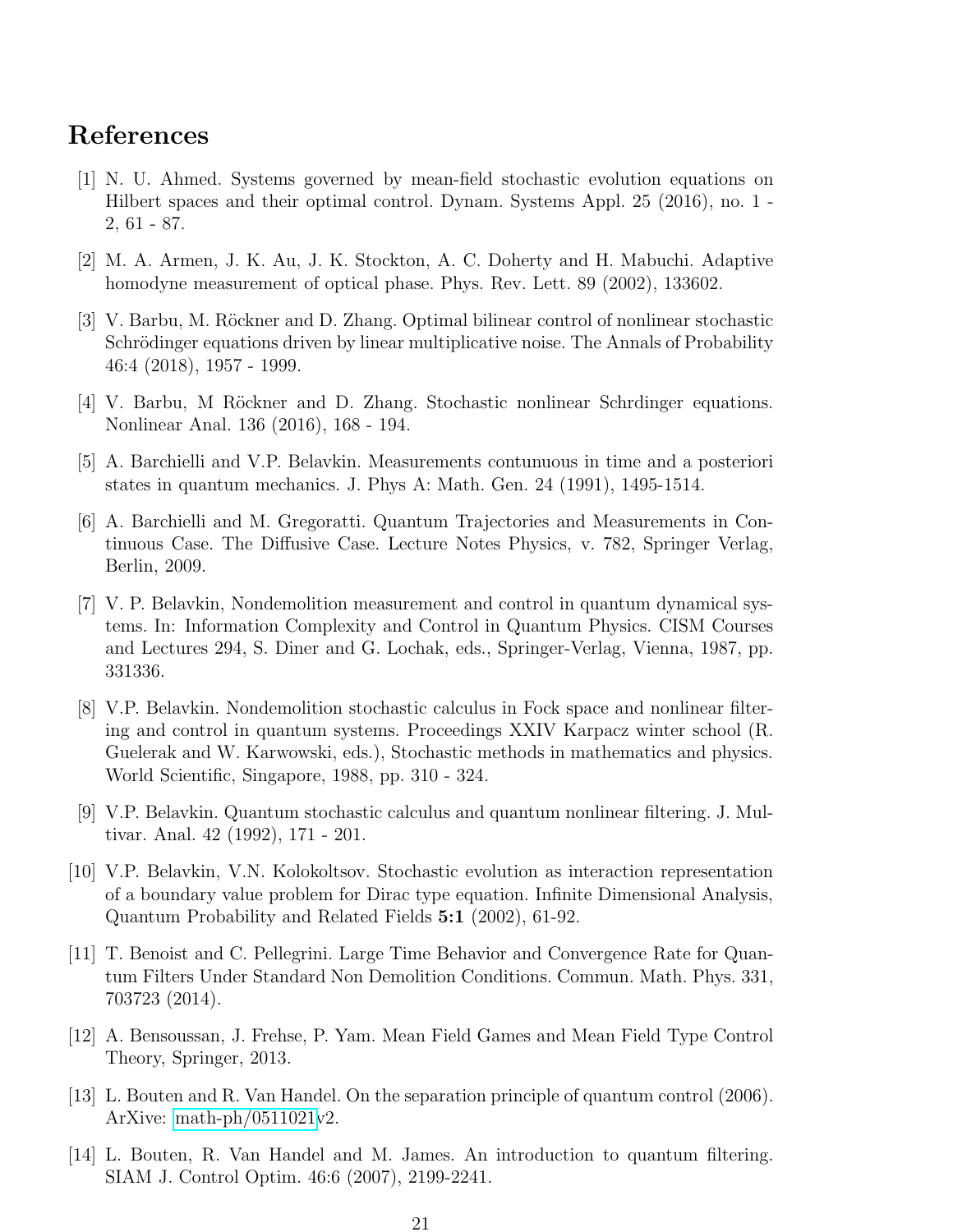- <span id="page-21-8"></span>[15] Z. Brzeźniak and A. Millet. On the stochastic Strichartz estimates and the stochastic nonlinear Schrödinger equation on a compact Riemannian manifold, Potential Anal. 41 (2) (2014) 269315.
- <span id="page-21-11"></span><span id="page-21-4"></span>[16] P. Bushev et al. Feedback cooling of a singe trapped ion. Phys. Rev. Lett. 96 (2006), 043003.
- [17] R. Carmona and F. Delarue. Probabilistic Theory of Mean Field Games with Applications, v. I, II. Probability Theory and Stochastic Modelling v. 83, 84. Springer, 2018.
- [18] F. Fagnola and C. M. Mora. Stochastic Schrödinger equation and applications to Ehrenfest-type theorems. ALEA Lat. Am. J. Probab. Math. Stat. 10:1 (2013), 191 - 223.
- <span id="page-21-5"></span><span id="page-21-0"></span>[19] F. Golse and Th. Paul. Empirical Measures and Quantum Mechanics: Applications to the Mean-Field Limit. Commun. Math. Phys. 369, 1021 - 1053 (2019).
- <span id="page-21-9"></span>[20] D. Gomes et al. Regularity theory for mean-field game systems. Springer 2016.
- [21] W. Grecksch and H. Lisei. Stochastic nonlinear equations of Schrödinger type. Stoch. Anal. Appl. 29:4 (2011), 631 - 653.
- <span id="page-21-10"></span>[22] A.S. Holevo. Statistical Inference for quantum processes. In: Quanum Aspects of Optical communications. Springer LNP 378 (1991), 127-137, Berlin, Springer.
- <span id="page-21-3"></span>[23] M. Huang, R. Malhamé, P. Caines. Large population stochastic dynamic games: closed-loop Mckean-Vlasov systems and the Nash certainty equivalence principle. Communications in information and systems  $6$  (2006), 221 – 252.
- <span id="page-21-13"></span>[24] A. Knowles and P. Pickl. Mean-field dynamics: singular potentials and rate of convergence. Commun. Math. Phys. 298 (2010), 101138.
- <span id="page-21-12"></span> $[25]$  V. N. Kolokoltsov. The Lévy-Khintchine type operators with variable Lipschitz continuous coefficients generate linear or nonlinear Markov processes and semigroups. [arXiv:0911.5688](http://arxiv.org/abs/0911.5688) (2009). Prob. Theory Related Fields 151(2011), 95-123.
- <span id="page-21-14"></span><span id="page-21-7"></span>[26] V. N. Kolokoltsov. Nonlinear Markov processes and kinetic equations. Cambridge Tracks in Mathematics 182, Cambridge Univ. Press, 2010.
- [27] V. N. Kolokoltsov. Differential equations on measures and functional spaces. Birkhäuser Advanced Texts, Birkhäuser, 2019.
- <span id="page-21-2"></span><span id="page-21-1"></span>[28] V. N. Kolokoltsov. Dynamic Quantum Games, 2020. https://arXiv:2002.00271
- <span id="page-21-6"></span>[29] V. N. Kolokoltsov. Quantum Mean Field Games. [arXiv:2005.02350](http://arxiv.org/abs/2005.02350)
- [30] V. N. Kolokoltsov and O. A. Malafeyev. Many Agent Games in Socio-economic Systems: Corruption, Inspection, Coalition Building, Network Growth, Security. Springer Series in Operations Research and Financial Engineering, Springer Nature, 2019.